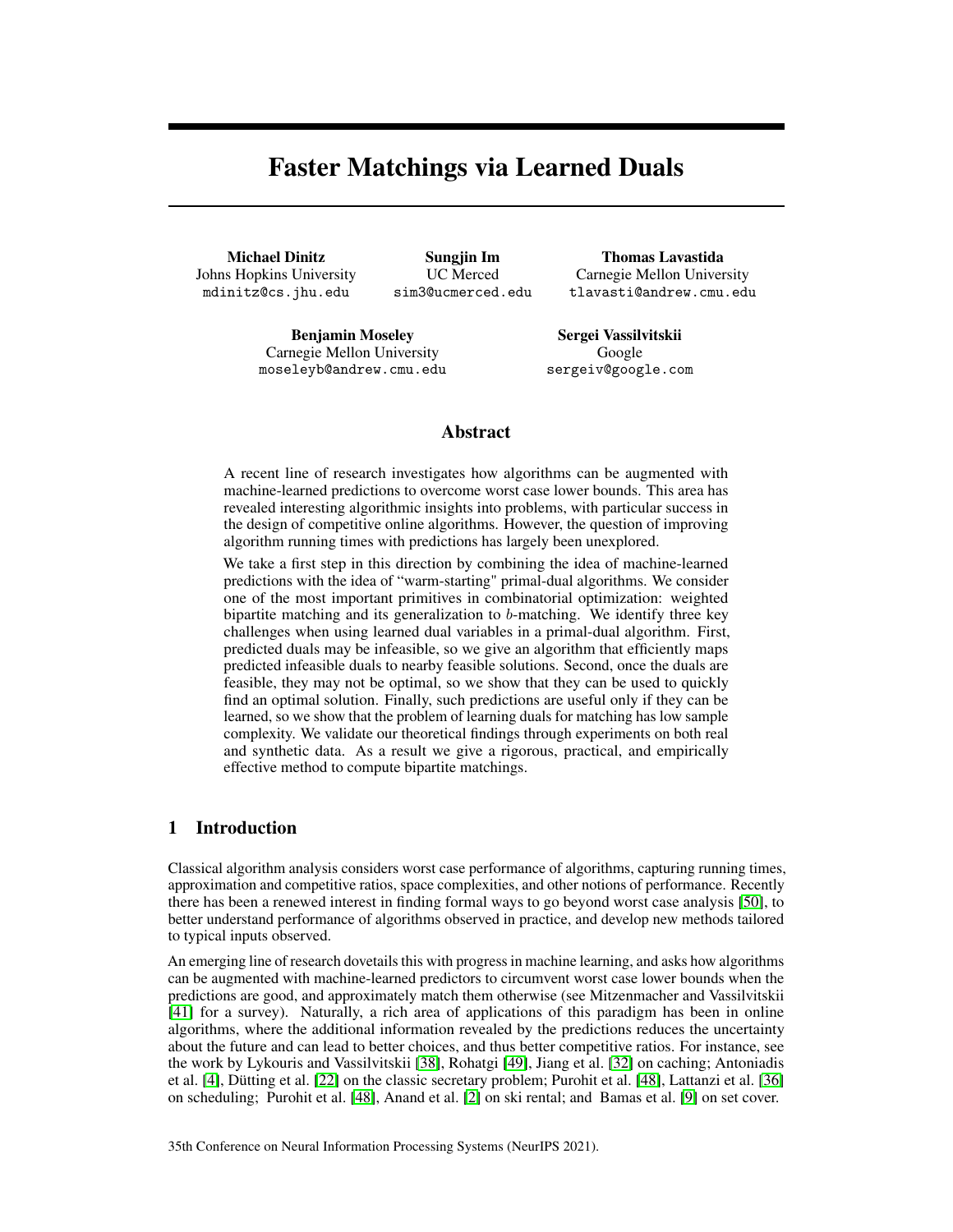However, the power of predictions is not limited to improving online algorithms. Indeed, the aim of the empirical paper that jump-started this area by Kraska et al. [\[35\]](#page-21-2) was to improve running times for basic indexing problems. The main goal and contribution of this work is to show that at least in one important setting (weighted bipartite matching), we can give formal justification for using machine learned predictions to improve running times: there are predictions which can provably be learned, and if these predictions are "good" then we have running times that outperform standard methods both in theory and empirically.

How can predictions help with running time? One intuitive approach, which has been used extensively in practice, is through the use of "warm-start" heuristics [\[56,](#page-23-0) [26,](#page-21-3) [25,](#page-21-4) [43\]](#page-22-5), where instead of starting with a blank slate, the algorithm begins with some starting state (which we call a warm-start "solution" or "seed") which hopefully allows for faster completion. While it is a common technique, there is a dearth of analysis understanding what constitutes a good warm-start, when such initializations are helpful, and how they can best be leveraged.

Thus we have a natural goal: put warm-start heuristics on firm theoretical footing by interpreting the warm-start solution as learned predictions. In this set up we are given a number of instances of the problem (the training set), and we can use them to compute a warm-start solution that will (hopefully) allow us to more quickly compute the optimal solution on future, test-time, instances. There are three challenges that we must address:

- (i) Feasibility. The learned prediction (warm-start solution) might not even be *feasible* for the specific instance we care about! For example, the learned solution may be matching an edge that does not exist in the graph at testing time.
- (ii) Optimization. If the warm-start solution is feasible and near-optimal then we want the algorithm to take advantage of it. In other words, we would like our running time to be a function of the quality of the learned solution.
- (iii) Learnability. It is easy to design predictions that are enormously helpful but which cannot actually be learned (e.g., the "prediction" is the optimal solution). We need to ensure that a typical solution learned from a few instances of the problem generalizes well to new examples, and thus offers potential speedups.

If we can overcome these three challenges, we will have an *end-to-end* framework for speeding up algorithms via learned predictions: use the solution to challenge (iii) to learn the predictions from historical data, use the solution to challenge (i) to quickly turn the prediction into something feasible for the particular problem instance while preserving near-optimality, and then use this as a warm-start seed in the solution to challenge (ii).

#### 1.1 Our Contributions

We focus on one of the fundamental primitives of combinatorial optimization: computing bipartite matchings. For the bipartite minimum-weight perfect matching (MWPM) problem, as well as its extension to b-matching, we show that the above three challenges can be solved.

A key conceptual question is finding a specification of the seed, and an algorithm to use it that satisfies the desiderata above. We have discussed warm-start "solutions", so it is tempting to think that a good seed is a partial solution: a set of matched edges that can then be expanded to a optimal matching. After all, this is the structure we maintain in most classical matching algorithms. Moreover, any such solution is feasible (one can simply set non-existing edges to have very high weight), eschewing the need for the feasibility step. At the same time, as has been observed previously in the context of online matchings [\[16,](#page-20-2) [55\]](#page-23-1), this *primal* solution is brittle, and a minor modification in the instance (e.g. an addition of a single edge) can completely change the set of optimal edges.

Instead, following the work of [\[16,](#page-20-2) [55\]](#page-23-1), we look at the *dual* problem; that is, the dual to the natural linear program. We quantify the "quality" of a prediction  $\hat{y}$  by its  $\ell_1$ -distance from the true optimal dual  $y^*$ , i.e., by  $\|\hat{y} - y^*\|_1$ . The smaller quantities correspond to better predictions. Since the dual is a packing problem we must contend with feasibility: we give a simple linear time algorithm that converts the prediction  $\hat{y}$  into a feasible dual while increasing the  $\ell_1$  distance by a factor of at most 3.

Next, we run the Hungarian method starting with the resulting feasible dual. Here, we show that the running time is in proportional to the  $\ell_1$  distance of the feasible dual to the optimal dual (Theorem [13\)](#page-8-0). Finally, we show via a pseudo-dimension argument that not many samples are needed before the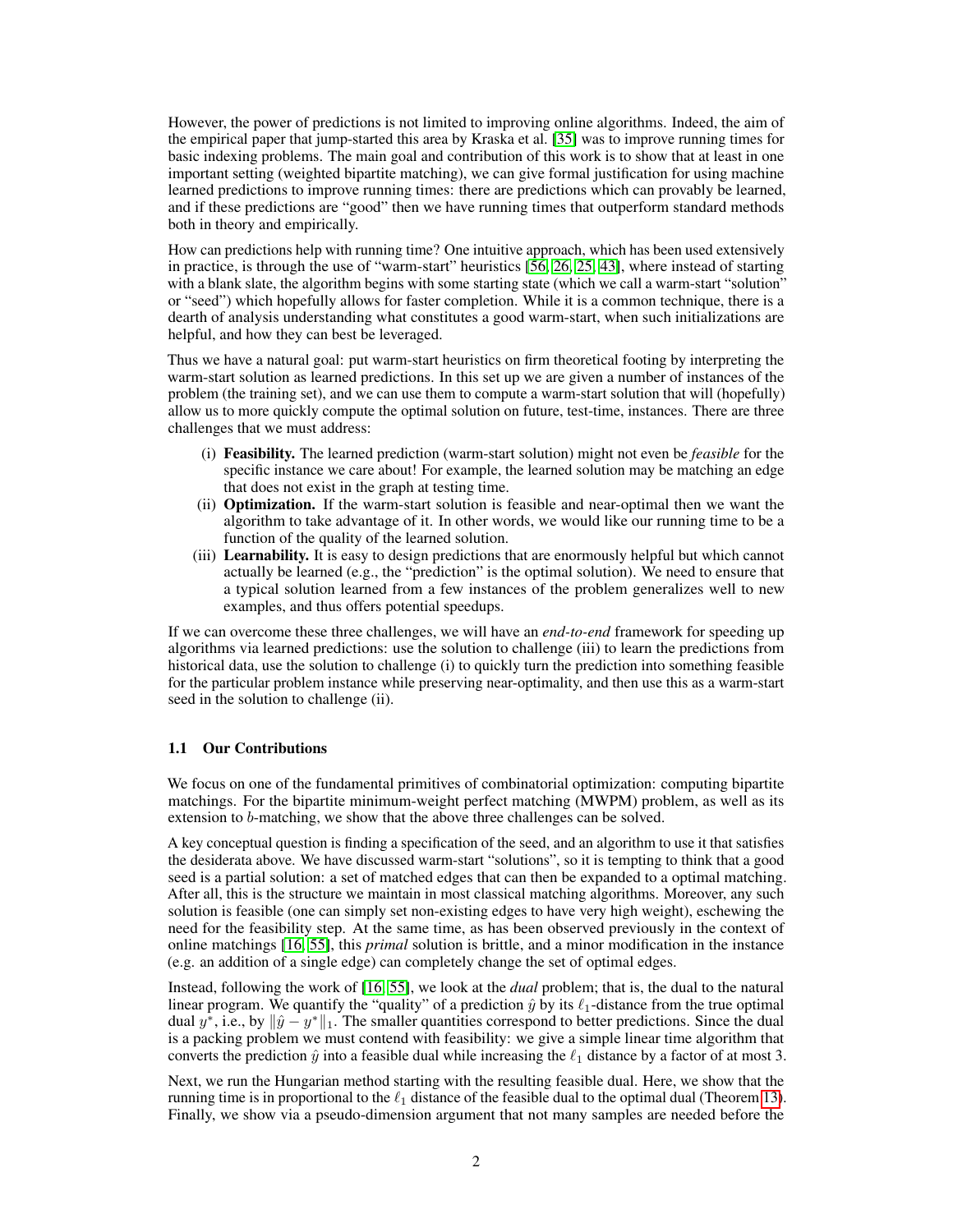empirically optimal seed is a good approximation of the true optimum (Theorem [14\)](#page-9-0), and that this empirical optimum can be computed efficiently (Theorem [23\)](#page-12-0). For the learning argument, we assume that matching instances are drawn from a fixed but unknown distribution  $D$ .

Putting it all together gives us our main result.

<span id="page-2-0"></span>Theorem 1 (Informal). *There are three algorithms (feasibility, optimization, learning) with the following guarantees.*

- Given a (possibly infeasible) dual  $\hat{y}$  from the learning algorithm, there exists an  $O(m + n)$ time algorithm that takes a problem instance c, and outputs a feasible dual  $\hat{y}'(c)$  such that  $\|\hat{y}'(c) - y^*(c)\|_1 \leq 3\|\hat{y} - y^*(c)\|_1.$
- The optimization algorithm takes as input feasible dual  $\hat{y}'(c)$  and outputs a minimum weight perfect matching, and runs in time  $\tilde{O}(m\sqrt{n} \, \cdot \min\{\|\hat{y}'(c) - y^*(c)\|_1, \sqrt{n}\}).$
- After  $O(C^2n^3)$  samples from an unknown distribution D over problem instances, the *learning`algorithm produces duals*  $\hat{y}$  *so that*  $\mathbb{E}_{c\sim\mathcal{D}}$  [ $\|\hat{y}-y^*(c)\|_1]$  *is approximately minimum* among all possible choices of  $\hat{y}$ , where C is the maximum edge cost and  $y^*(c)$  is an optimal *dual for instance* c*.*

Combining these gives a single algorithm that, with access to  $\tilde{O}(C^2n^3)$  problem instance samples *from D, has expected running time on future instances from D of only*  $\tilde{O}(m\sqrt{n} \min{\{\alpha, \sqrt{n}\}})$ *, where from D, has expected running time on future instances from D of only*  $\tilde{O}(m\sqrt{n} \min{\{\alpha, \sqrt{n}\}})$ *, where*  $\alpha = \min_y \mathbb{E}_{c \sim \mathcal{D}} [\|y - y^*(c)\|_1].$ 

We emphasize that the Hungarian method with  $\tilde{O}(mn)$  running time is the standard algorithm in practice. Although there are other theoretically faster exact algorithms for bipartite minimum-weight perfect matching [\[46,](#page-22-6) [24,](#page-21-5) [23,](#page-21-6) [21\]](#page-20-3) that run in  $O(m\sqrt{n}\log(nC))$ , they are relatively complex (using various scaling techniques). Very recent breakthroughs give algorithms of run time  $\tilde{O}((m + n^{1.5}) \log^2(C))$  for the minimum-weight perfect matching problem and several interesting extensions [\[53,](#page-22-7) [54\]](#page-23-2). However, the algorithms are highly complicated and their practical performance is yet to be demonstrated. In fact, we could not find any implementation of the above algorithms, except for the Hungarian method, of which multiple implementations are readily available.

Note that our result shows that we can speed up the Hungarian method as long as the  $\ell_1$ -norm error of the learned dual, i.e.,  $\|\hat{y} - y^*(c)\|_1$  is  $o(\sqrt{n})$ . Further, as the projection step that converts the learned dual into a feasible dual takes only linear time, the overhead of our method is essentially negligible. Therefore, even if the prediction is of poor quality, our method has worst-case running time that is *never* worse than that of the Hungarian algorithm. Even our learning algorithm is simple, consisting of a straightforward empirical risk minimization algorithm (the analysis is more complex and involves bounding the "pseudo-dimension" of the loss functions).

We validate our theoretical results via experiments. For each dataset we first feed a small number of samples (fewer than our theoretical bounds) to our learning algorithm. We then compare the running time of our algorithm to that of the classical Hungarian algorithm on new instances.

Details of these experiments can be found in Section [4.](#page-12-1) At a high level they show that our algorithm is *significantly* faster in practice. Further, our experiment shows only very few samples are needed to achieve a notable speed-up. This confirms the power of our approach, giving a theoretically rigorous yet also practical method for warm-start primal-dual algorithms.

### 1.2 Related Work

Matchings and b-Matchings: Bipartite matchings are one of the most well studied problems in combinatorial optimization, with a long history of algorithmic improvements. We refer the interested reader to Duan and Pettie [\[20\]](#page-20-4) for an overview. We highlight some particular results here. If edges have no weights and thus the goal is to find the maximum cardinality matching (see Section [2](#page-3-0) for a formal definition), the fastest running time had long been  $O(m\sqrt{n})$  [\[17,](#page-20-5) [33,](#page-21-7) [30\]](#page-21-8) until the recent breakthrough with  $\tilde{O}(m+n^{1.5})$  running time was discovered [\[53\]](#page-22-7). We are interested in the weighted versions of these problems and when all edge weights are integral. Let  $C$  be the maximum edge weight, n be the number of vertices, and  $m$  the number of edges. For finding exact solutions to the minimum weight perfect matching problem, the scaling technique leads to a running time of  $O(m\sqrt{n}\log(C))$  [\[46,](#page-22-6) [24,](#page-21-5) [23,](#page-21-6) [21\]](#page-20-3).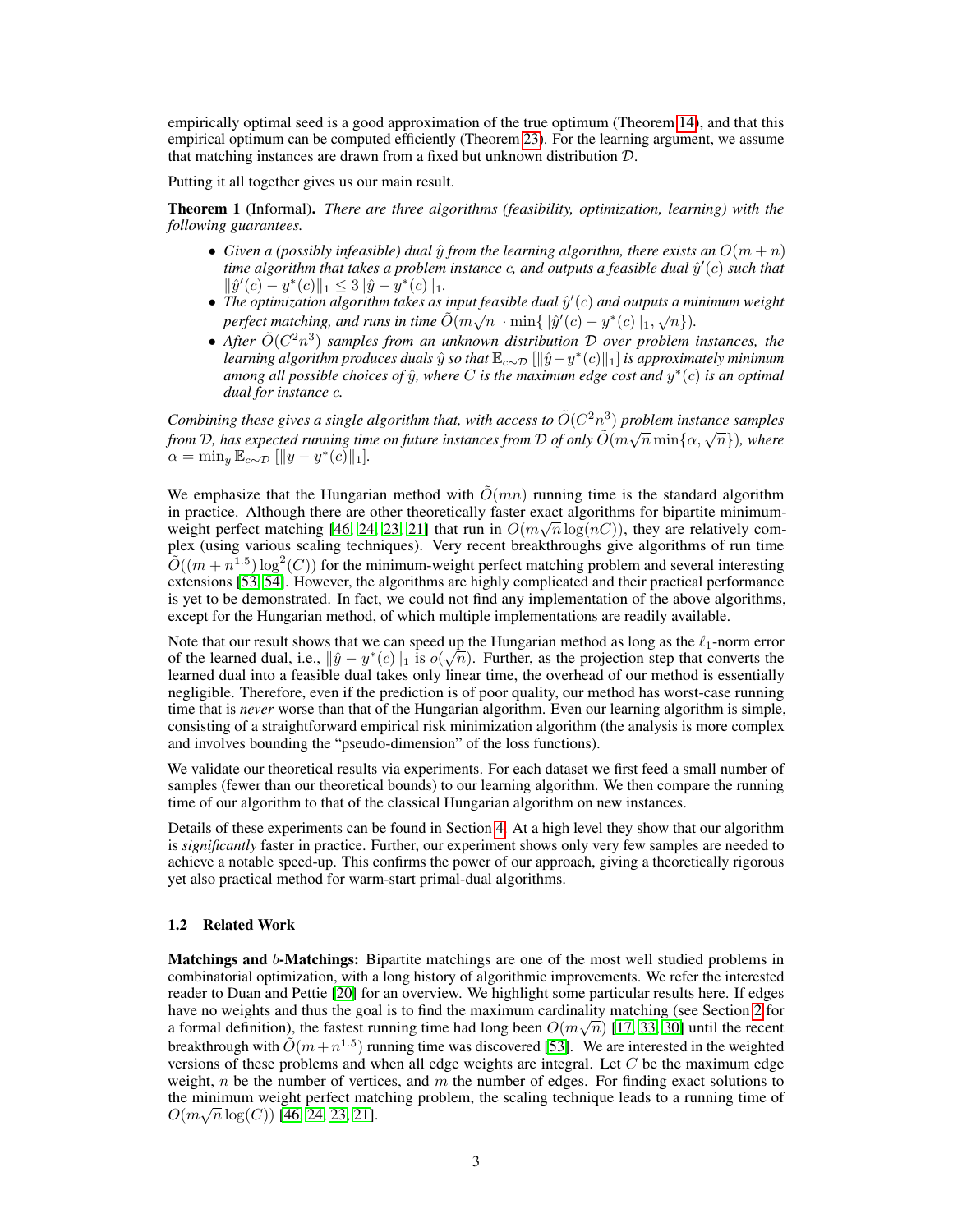The minimum cost b-matching problem and its generalization, the minimum cost flow problem, have also been extensively studied. See [\[44\]](#page-22-8) for a summary of classical results. More recently there has been improvements by applying interior point methods. The algorithm of [\[15\]](#page-20-6) has running time  $\tilde{O}(m^{3/2} \log^2(C))$  and it is improved by the algorithm of [\[37\]](#page-21-9) which runs in time  $\tilde{O}(m\sqrt{n}\log^{O(1)}(C))$ . We note that the recent breakthrough of van den Brand et al. [\[53\]](#page-22-7) solves the minimum cost problem in time  $\tilde{O}((m + n^{1.5})n^{o(1)} \log^2(BC))$ , where B is the maximum capacity and C is the maximum edge weight.

Large scale bipartite matchings have been studied extensively in the online setting, as they represent the basic problem in ad allocations [\[39\]](#page-22-9). While the ad allocation is inherently online, most of the methods precompute a dual based solution based on a sample of the input [\[16,](#page-20-2) [55\]](#page-23-1), and then argue that this solution is approximately optimal on the full instance. In contrast, we strive to compute the *exactly optimal* solution, but use previous instances to improve the running time of the approach.

Algorithms with Predictions: Kraska et al. [\[35\]](#page-21-2) showed how to use machine learned predictions to improve heavily optimized indexing algorithms. The original paper was purely empirical and came with no rigorous guarantees; recently there has been a flurry of work putting such approaches on a strong theoretical foundation, evaluating the benefit of augmenting classical algorithms with machine learned predictions, see [\[41\]](#page-22-1) for a survey. Online and streaming algorithms in particular have seen significant successes, as predictions reveal information about the future and can help guide the algorithms' choices. This has led to the design of new methods for caching [\[38,](#page-22-2) [49,](#page-22-3) [32\]](#page-21-0), scheduling [\[48,](#page-22-4) [36\]](#page-21-1), frequency counting [\[14,](#page-20-7) [31,](#page-21-10) [1\]](#page-19-2), and membership testing [\[40,](#page-22-10) [52\]](#page-22-11) that can break through worst-case lower bounds when the predictions are of sufficiently high quality.

Most of the above work abstracts the predictions as access to an error-prone oracle and asks how to best use predictions: getting performance gains when the predictions are good, but limiting the losses when they are not. A related emergent area is that of data driven algorithm design [\[28,](#page-21-11) [8,](#page-20-8) [6,](#page-19-3) [5,](#page-19-4) [7,](#page-19-5) [13\]](#page-20-9). Here, the objective is to "learn" a good algorithm for a particular family of inputs. The goal is not typically to tie the performance of the algorithm to the quality of the prediction, but rather to show that the prediction makes sense; that is only a small number of problem samples are needed in order to ensure the learned algorithm generalizes to new data points.

Comparison to Dynamic Algorithms: A natural counterpoint to our approach is the area of *dynamic algorithms*. In dynamic algorithms, we attempt to design algorithms that allow us to very quickly recompute the optimal solution when there is a single (or a very small number) of changes in the input. In other words, the input is changing over time, and we need to always maintain an optimal solution as it changes. There has been an active line of work on dynamic matching algorithms, see [\[11,](#page-20-10) [51\]](#page-22-12).

This is in some sense very similar to what we are trying to do, since we are also trying to quickly compute an optimal solution when we have a history and previous optimal solutions. But these two approaches, of dynamic algorithms and of machine-learned predictions for warm-start, are quite different and are actually highly complementary. Dynamic algorithms work extremely well in the setting where the input changes slowly but where the output can change quickly, since they are optimized to handle *single* changes in the input (e.g., a single edge being added or removed from the graph). Our approach, on the other hand, works extremely well when the input can change dramatically but the optimal solution is relatively stable, since then our learned dual values will be quite close to optimal.

### 1.3 Roadmap

We begin with preliminaries and background in Section [2.](#page-3-0) We then present our main theoretical results on min-cost perfect bipartite matching in Section [3.](#page-4-0) The experiments are presented in Section [4.](#page-12-1) Finally, the extension to b-matching is presented in Section [5.](#page-14-0)

# <span id="page-3-0"></span>2 Preliminaries

**Notation:** Let  $G = (V, E)$  be an undirected graph. When G is bipartite we will use L and R to refer to the two sides of the bipartition. We will let  $N(i) := \{e \in E \mid i \in e\}$  be the set of edges adjacent to vertex i. Similarly if G is directed, then we use  $N^+(i)$  and  $N^-(i)$  to be the set of edges leaving i and the set of edges entering i, respectively. For a set  $S \subseteq V$ , let  $\Gamma(S)$  be the vertex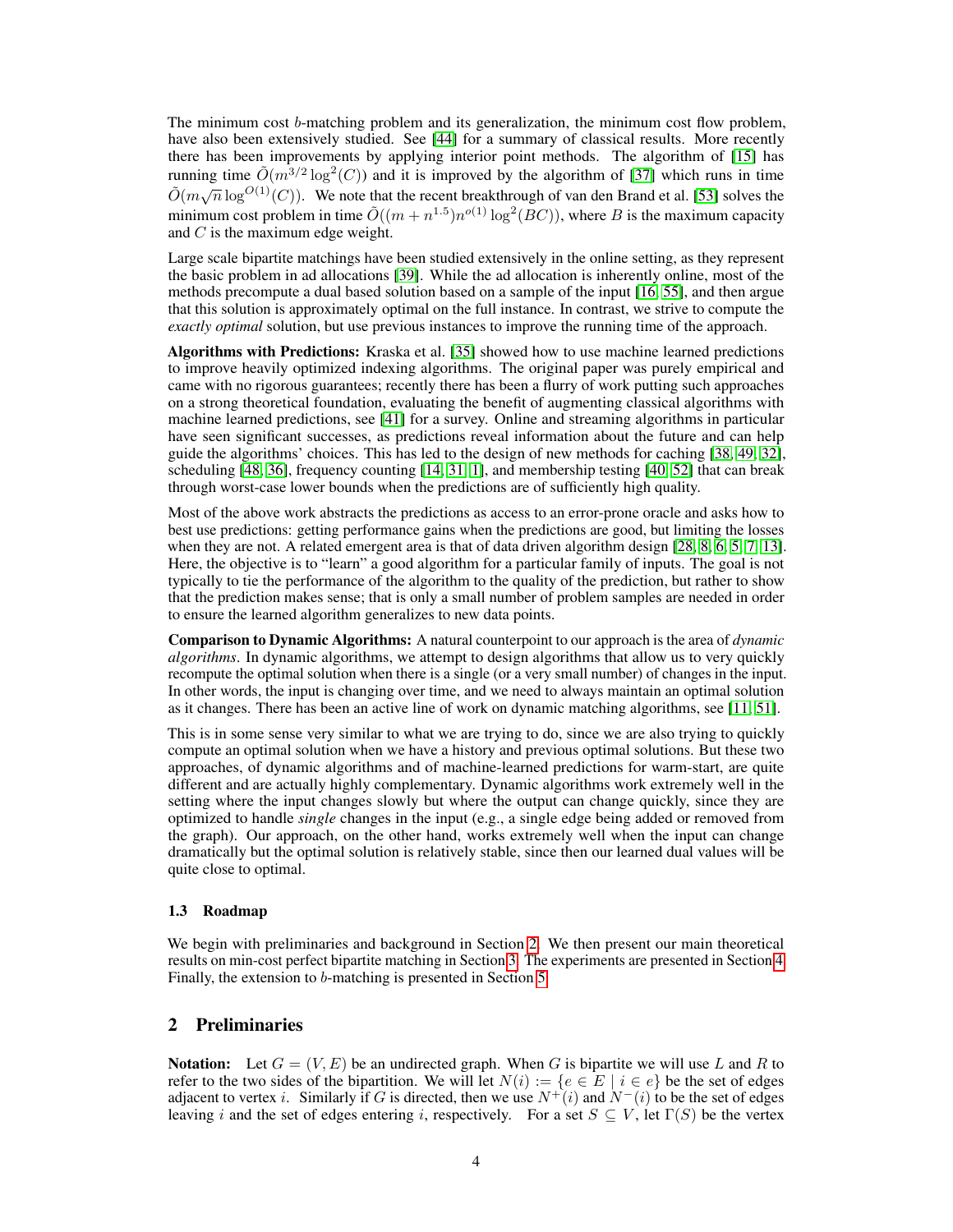neighborhood of S. For a vector  $y \in \mathbb{R}^n$ , we let  $||y||_1 = \sum_i |y_i|$  be its  $\ell_1$ -norm. Let  $\langle x, y \rangle$  be the standard inner product on  $\mathbb{R}^n$ .

Linear Programming and Complementary Slackness: Here we recall optimality conditions for linear programming that are used to ensure the correctness of some algorithms we present. Consider the primal-dual pair of linear programs below.

$$
\min \n\begin{array}{l}\n c^{\top} x \\
Ax = b \\
x \ge 0\n\end{array} \n\tag{P}
$$

$$
\max \t b^\top y\t A^\top y \le c \t (D)
$$

A pair of solutions  $x, y$  for  $(P)$  and  $(D)$ , respectively, satisfy complementary slackness if  $x^{\top}(c A^{\top} y$  = 0. The following lemma is well-known.

<span id="page-4-1"></span>**Lemma 2.** Let x be a feasible solution for  $(P)$  and y be a feasible solution for  $(D)$ . If the pair  $x, y$ *satisfies complementary slackness, then* x *and* y *are optimal solutions for their respective problems.*

**Maximum Cardinality Matching:** Let  $G = (V, E)$  be a bipartite graph on n vertices and m edges. A matching  $M \subseteq E$  is a collection of non-intersecting edges. The Hopcroft-Karp algorithm for finding a matching maximizing |M| runs in time  $O(\sqrt{n} \cdot m)$  [\[29\]](#page-21-12), which is still state-of-the-art for general bipartite graphs. For moderately dense graphs, a recent result by van den Brand et al. [\[53\]](#page-22-7) gives a better running time of  $\tilde{O}(m + n^{1.5})$  (where  $\tilde{O}$  hides polylogarithmic factors).

**Minimum Weight Perfect Matching (MWPM):** Again, let  $G = (V, E)$  be a bipartite graph on n vertices and m with costs  $c \in \mathbb{Z}_+^E$  on the edges, and let C be the maximum cost. A matching M is *perfect* if every vertex is matched by M. The objective of this problem is to find a perfect matching M minimizing the cost  $c(M) := \sum_{e \in M} c_e$ .

When looking for optimal solutions we can assume that  $G$  is a complete graph by adding all possible edges not in E with weight  $Cn^2$ . It is easy to see that any  $o(n)$  approximate solution would not use any of these edges.

**Maximum Flow:** Now let  $G = (V, E)$  be a directed graph on n vertices and m edges with a capacity vector  $u \in \mathbb{R}_{+}^{E}$ . Let s and t be distinct vertices of G. An st-flow is a vector  $f \in \mathbb{R}_{+}^{E}$  satisfying  $\sum_{e \in N^{+}(i)} f_e - \sum_{e \in N^{-}(i)} f_e = 0$  for all vertices  $i \neq s, t$ . An st-flow f is maximum if it maximizes  $\sum_{e \in N^+(s)} f_e = \sum_{e \in N^-(t)} f_e$ . The algorithm due to Orlin [\[45\]](#page-22-13) and King, Rao, and Tarjan [\[34\]](#page-21-13) runs in time  $O(nm)$ .

# <span id="page-4-0"></span>3 Faster Min-Weight Perfect Matching

In this section we describe how predictions can be used to speed up the bipartite Minimum Weight Perfect Matching (MWPM) problem.

<span id="page-4-2"></span>The MWPM problem can be modeled by the following linear program and its dual – the primal-dual view will be very useful for our algorithm and analysis. We will sometimes refer to a set of dual variables y as dual *prices*. Both LPs are well-known to be integral, implying that there always exist integral optimal solutions.

$$
\min \sum_{e \in E} c_e x_e
$$
\n
$$
\sum_{e \in N(i)} x_e = 1 \quad \forall i \in V \quad \text{(MWPM-P)}
$$
\n
$$
x_e \ge 0 \quad \forall e \in E
$$
\n
$$
\max \sum_{\substack{i \in V \\ y_i + y_j \le c_e}} y_i \quad \text{(MWPM-D)}
$$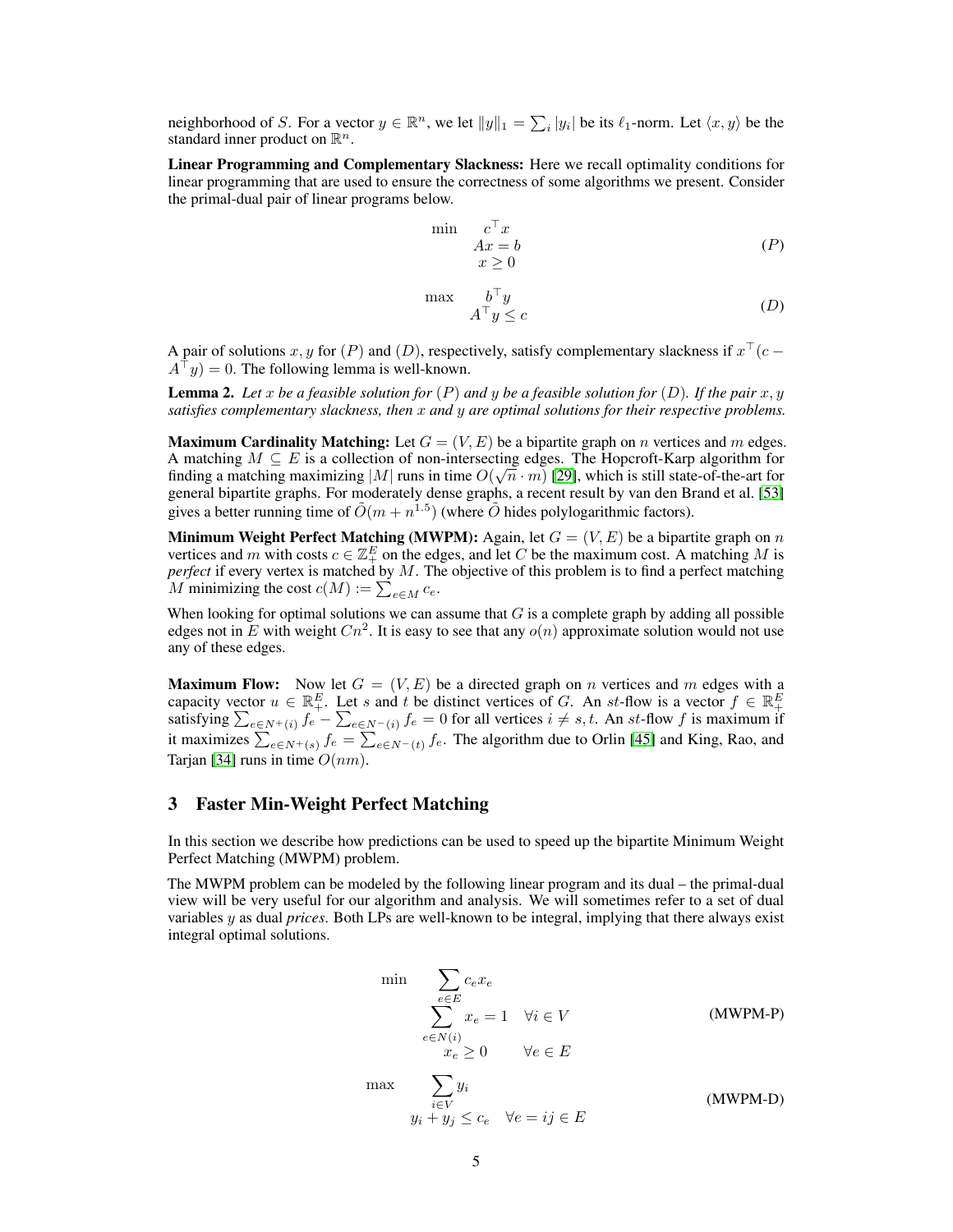Suppose we are given a prediction  $\hat{y}$  of a dual solution. If  $\hat{y}$  is feasible, then by complementary slackness we can check if  $\hat{y}$  represents an optimal dual solution by running a maximum cardinality matching algorithm on the graph  $G' = (V, E')$ , where  $E' = \{e = ij \in E \mid \hat{y}_i + \hat{y}_j = c_{ij}\}\$ is the set of tight edges. If this matching is perfect, then its incidence vector  $x$  satisfies complementary slackness with  $\hat{y}$  and thus represents an optimal solution by Lemma [2.](#page-4-1)

We now consider the problem from another angle, factoring in learning aspects. Suppose the graph  $G = (V, E)$  is fixed but the edge cost vector  $c \in \mathbb{Z}_+^E$  varies (is drawn from some distribution  $\mathcal{D}$ ). If we are given an optimal dual  $y^*$  as a prediction, then we can solve the problem by solving the max cardinality matching problem only once. However, the optimal dual can significantly change depending on edge cost c. Nevertheless, we will show how to learn "good" dual values and use them later to solve new MWPM instances faster. Specifically, we seek to design an end-to-end algorithm addressing all the aforementioned challenges:

- 1. Feasiblity (Section [3.1\)](#page-5-0). The learned dual  $\hat{y}$  may not be feasible for MWPM-D with some specific cost vector c. We show how to quickly convert it to a feasible dual  $\hat{y}'(c)$  by appropriately decreasing the dual values (the more we decrease them, the further we move away from the optimum). Finding the feasible dual minimizing  $\|\hat{y} - \hat{y}'(c)\|_1$  turns out to be a variant of the vertex cover problem, for which we give a simple 2-approximation running in  $O(m+n)$  time. As a result, we have  $\|\hat{y}'(c) - y^*(c)\|_1 \leq 3\|\hat{y} - y^*(c)\|_1$ . See Theorem [7.](#page-7-0)
- 2. **Optimization** (Section [3.2\)](#page-7-1). Now that we have a feasible solution  $\hat{y}'(c)$ , we want to find an optimal solution starting with  $\hat{y}'(c)$  in time that depends on the quality of  $\hat{y}'(c)$ . Fortunately, the Hungarian algorithm can be seeded with any feasible dual, so we can "warm-start" it with  $\hat{y}'(c)$ . We show that its running time will be proportional to  $\|\hat{y}'(c)\|_1 - \|y^*(c)\|_1 \le$  $\|\hat{y}'(c) - y^*(c)\|_1$ . See Theorem [13.](#page-8-0) Our analysis does not depend on the details of the Hungarian algorithm, and so applies to a broader class of primal-dual algorithms.
- 3. Learnability (Section [3.3\)](#page-8-1). The target dual we seek to learn is  $\arg\min_y \mathbb{E}_{c\sim\mathcal{D}} ||y y^*(c)||$ ; here  $y^*(c)$  is the optimal dual for MWPM-D with cost vector c. We show we can efficiently learn  $\hat{y}$  that is arbitrarily close to the target vector after  $\tilde{O}(C^2n^3)$  samples from D. See Theorem [14.](#page-9-0)

Combining all of these gives the following, which is a more formal version of Theorem [1.](#page-2-0) Let  $D$  be an arbitrary distribution over edge costs where every vector in the support of  $D$  has maximum cost  $C$ . For any edge cost vector c, let  $y^*(c)$  denote the optimal dual solution.

<span id="page-5-1"></span>**Theorem 3.** *For any*  $p, \epsilon > 0$ *, there is an algorithm which:* 

- After  $O\left(\left(\frac{nC}{\epsilon}\right)^2(n\log n + \log(1/p))\right)$  samples from D, returns dual values  $\hat{y}$  such that  $\mathbb{E}_{c\sim\mathcal{D}}[\|\hat{y}-y^*(c)\|_1]\leq \min_{y}\mathbb{E}_{c\sim\mathcal{D}}[\|y-y^*(c)\|_1]+\epsilon$  with probability at least  $1-p$ .
- *Using the learned dual*  $\hat{y}$ *, given edge costs c, computes a min-cost perfect matching in time*  $O(m\sqrt{n} \cdot \min\{\|\hat{y} - y^*(c)\|_1, \sqrt{n}\}).$

In the rest of this section we detail our proof of this Theorem.

#### <span id="page-5-0"></span>3.1 Recovering a Feasible Dual Solution (Feasibility)

Let  $\hat{y}$  be an infeasible set of (integral) dual prices – this should be thought of as the "good" dual obtained by our learning algorithm. Our goal in this section is to find a new *feasible* dual solution  $\hat{y}'(c)$  that is close to  $\hat{y}$ , for a given MWPM-D instance with cost c. In particular we seek to find the closest feasible dual under the  $\ell_1$  norm, i.e. one minimizing  $\|\hat{y}'(c) - \hat{y}\|_1$ .

Looking at (MWPM-D), it is clear that we need to decrease the given dual values  $\hat{y}$  in order to make it feasible. More formally, we are looking for a vector of non-negative perturbations  $\delta$  such that  $\hat{y}' := \hat{y} - \delta$  is feasible. We model finding the best set of perturbations, in terms of preserving  $\hat{y}$ 's dual objective value, as a linear program. Let  $F := \{e = ij \in E \mid \hat{y}_i + \hat{y}_j > c_{ij}\}\$  be the set of dual infeasible edges under  $\hat{y}$ . Define  $r_e := \hat{y}_i + \hat{y}_j - c_e$  for each edge  $e = ij \in F$ . Asserting that  $\hat{y} - \delta$  is feasible for (MWPM-D) while minimizing the amount lost in the dual objective leads to the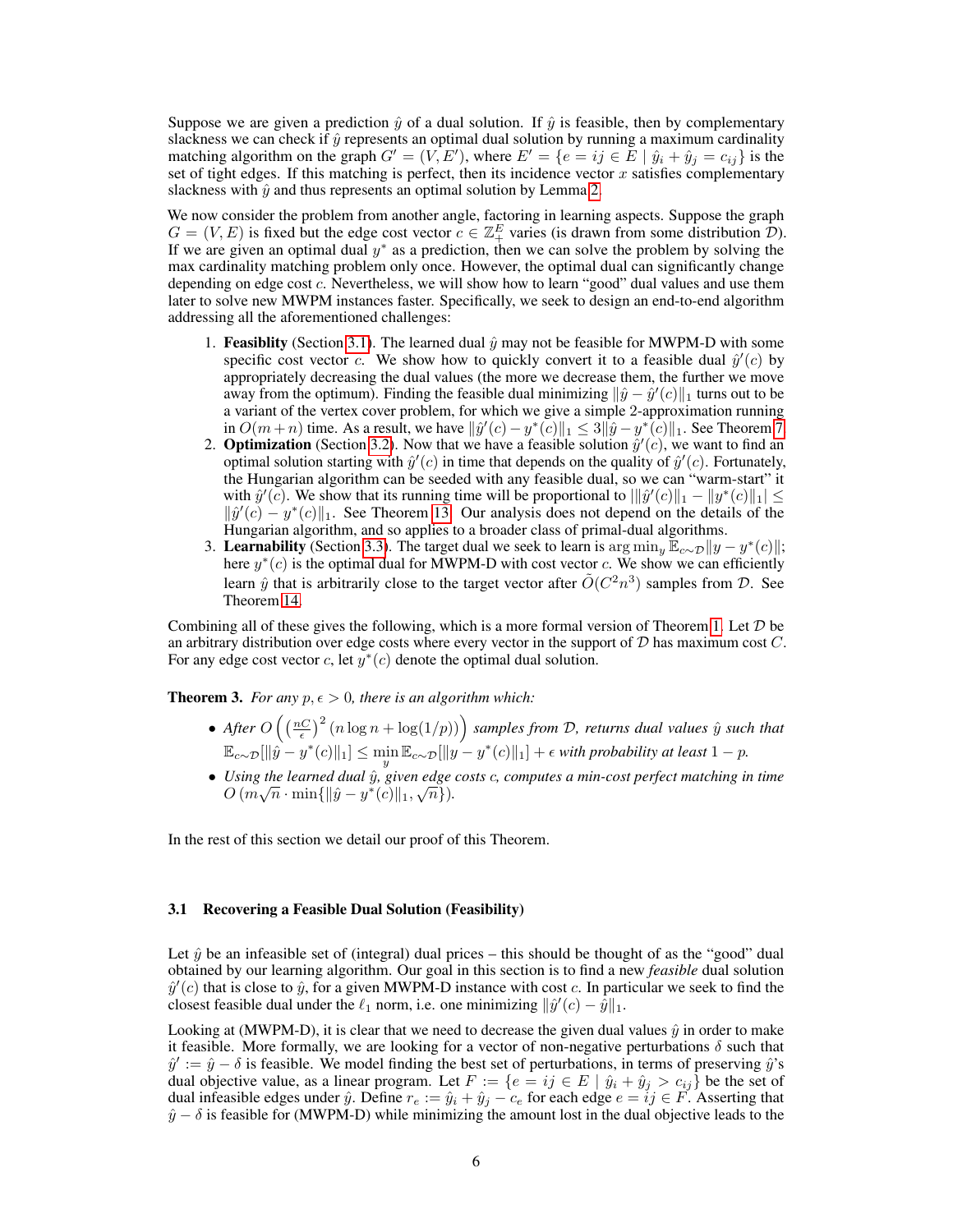following linear program:

$$
\min \sum_{\substack{i \in V \\ \delta_i + \delta_j \ge r_{ij} \\ \delta_i \ge 0}} \delta_i
$$
\n
$$
\forall i j \in F
$$
\n
$$
(1)
$$

Note that this is a variant of the vertex cover problem—the problem becomes exactly the vertex cover problem if  $r_{ij} = 1$  for all edges ij. We could directly solve this linear program, but we are interested in making this step efficient. To find a fast approximation for [\(1\)](#page-4-2), we take a simple greedy approach.

#### Algorithm 1 Fast Approx. for Distance to Feasibility

<span id="page-6-0"></span>

|     | 1: <b>procedure</b> FASTAPPROX $(G = (V, E), r)$ |                                                        |
|-----|--------------------------------------------------|--------------------------------------------------------|
| 2:  | $\forall i \in V, \delta_i \leftarrow 0$         |                                                        |
| 3:  | while $E \neq \emptyset$ do                      |                                                        |
| 4:  | Let i be an arbitrary vertex of $G$              |                                                        |
| 5:  | while $i$ has a neighbor do                      |                                                        |
| 6:  | $j \leftarrow \arg \max_{i' \in N(i)} r_{ij'}$   |                                                        |
| 7:  | $\delta_i \leftarrow r_{ii}$                     |                                                        |
| 8:  | $\gamma_{ii} = 1/2$                              | $\triangleright \gamma_{ij}$ is only used for analysis |
| 9:  | Delete $i$ and all its edges from $G$            |                                                        |
| 10: | $i \leftarrow i$                                 |                                                        |
| 11: | Return $\delta$                                  |                                                        |

Algorithm [1](#page-6-0) is a modification of the algorithm of Drake and Hougardy [\[18\]](#page-20-11) which walks through the graph setting  $\delta_i$  appropriately at each step to satisfy the covering constraints in [\(1\)](#page-4-2). The analysis is based on interpreting the algorithm through the lens of primal-dual—the dual of [\(1\)](#page-4-2) turns out to be a maximum weight matching problem with new edge weights  $r_{ij}$ . The dual is the following:

$$
\max \sum_{e \in N(i) \cap F} r_e \gamma_e
$$
\n
$$
\sum_{e \in N(i) \cap F} \gamma_e \le 1 \quad \forall i \in V
$$
\n
$$
\gamma_e \ge 0 \qquad \forall e \in F
$$
\n(2)

First we show the algorithm is fast.

**Lemma 4.** Algorithm [1](#page-6-0) runs in time  $O(n + m)$ .

*Proof.* This follows from the trivial observation that each vertex/edge is considered  $O(1)$  times.  $\square$ 

Next, by construction the algorithm constructs a feasible dual solution.

**Lemma 5.** *The perturbations*  $\delta$  *returned by Algorithm [1](#page-6-0) is feasible for* [\(1\)](#page-4-2)*.* 

*Proof.* We want to show that  $\delta_i + \delta_j \ge r_e$  for all edges  $e = ij \in E$ . We claim that this condition holds whenever the edge is deleted from G. Suppose that the algorithm is currently at i and let  $ij'$  be the edge selected by the algorithm in this step. By definition of the algorithm we have  $\delta_i = r_{ij} \ge r_{ij}$ so  $\delta_i + \delta_j \geq r_{ij}$ .

Finally, we address the objective.

Lemma 6. *The perturbations* δ *returned by Algorithm [1](#page-6-0) are a 2-approximation for* [\(1\)](#page-4-2)*.*

*Proof.* In each iteration, the increase of the primal objective ( $\delta_i = r_{ij}$  in Line 7) is exactly twice the increase of the dual objective  $(r_{ij}\gamma_{ij} = r_{ij}/2$  in Line 8). Thus, due to weak duality, it suffices to show that the dual is feasible. This follows from the observation that  $\{ij \mid \gamma_{ij} = 1/2\}$  forms a collection of vertex disjoint paths and cycles. Thus, for every  $i \in V$ , there are at most two edges e adjacent to i such that  $\gamma_e > 0$ , and for those edges  $e, \gamma_e = 1/2$ . Therefore, the dual is feasible.  $\square$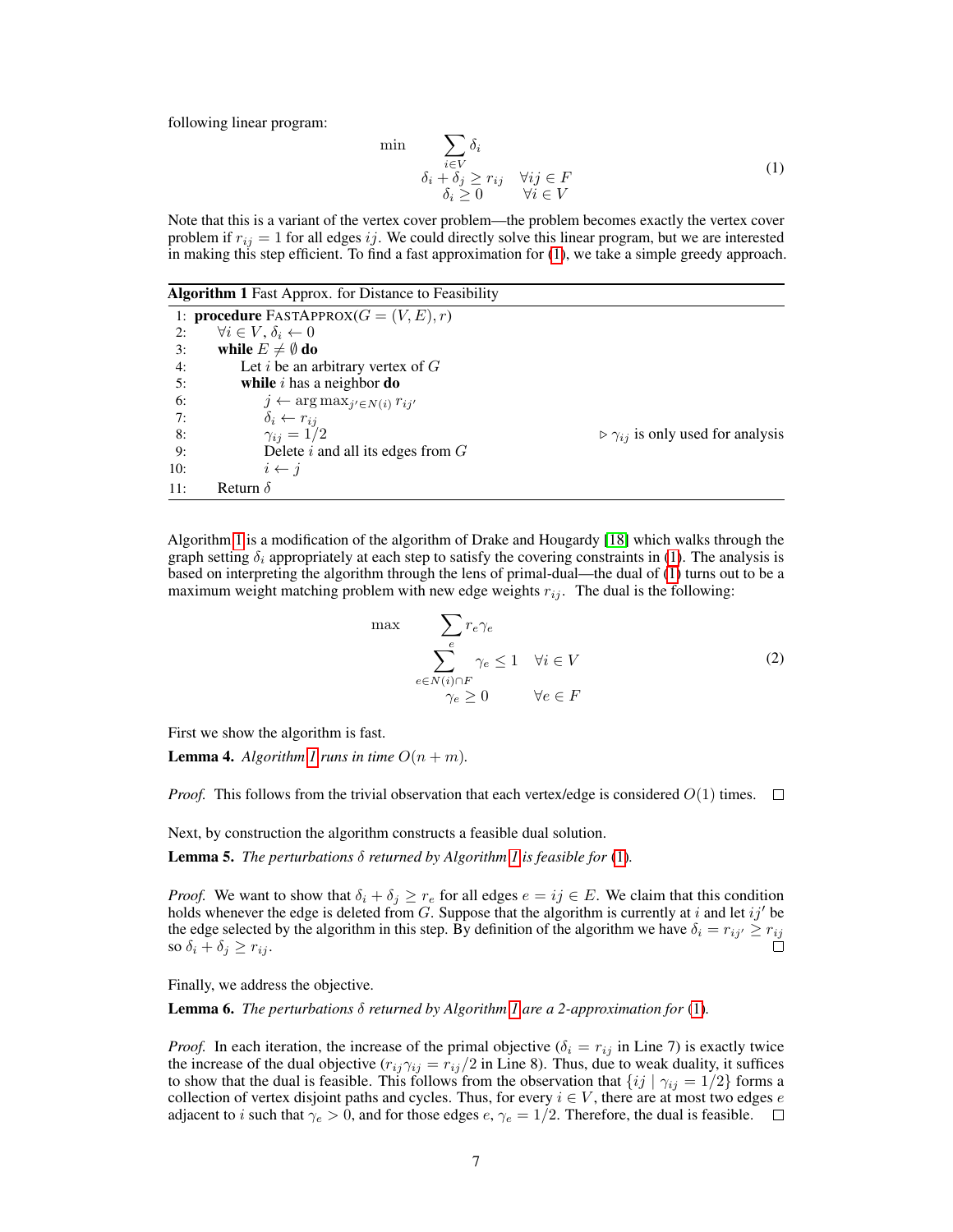This shows we can project the predicted dual prices  $\hat{y}$  onto the set of feasible dual prices at approximately the minimum cost. The prior lemmas give the following theorem by noticing that  $y^*(c)$  is a possible feasible solution. Note that integrality is immediate from the algorithm.

<span id="page-7-0"></span>**Theorem 7.** *There is a*  $O(m+n)$  *time algorithm that takes an infeasible integer dual*  $\hat{y}$  *and constructs* a feasible integer dual  $\hat y'(\hat c)$  for MWPM-D with cost vector  $c$  such that  $\|\hat y'(\hat c)-\hat y\|_1\leq 2\|\hat y-y^*(c)\|_1$ *where* y ∗ (c) *is the optimal dual solution for MWPM-D with cost vector* c*. Thus by triangle inequality*  $we \; have \; \|\hat{y}'(c) - y^*(c)\|_1 \leq 3 \|\hat{y} - y^*(c)\|_1.$ 

#### <span id="page-7-1"></span>3.2 Seeding Hungarian with a Feasible Dual (Optimization)

In this section we assume that we are given a feasible integral dual  $\hat{y}'(c)$  for an input with cost vector  $c$  and the goal is to find an optimal solution. We want to analyze the running time in terms of  $\|\hat{y}'(c) - y^*(c)\|_1$ , the distance to optimality. We use a simple primal-dual schema to achieve this, which is given formally in Algorithm [2.](#page-7-2)

<span id="page-7-2"></span>

| <b>Algorithm 2</b> Simple Primal-Dual Scheme for MWPM |                                                                                           |                                                 |  |  |  |  |
|-------------------------------------------------------|-------------------------------------------------------------------------------------------|-------------------------------------------------|--|--|--|--|
|                                                       | 1: <b>procedure</b> MWPM-PD $(G = (V, E), c, y)$                                          |                                                 |  |  |  |  |
| 2:                                                    | $E' \leftarrow \{e \in E \mid y_i + y_j = c_{ij}\}\$                                      | $\triangleright$ Set of tight edges in the dual |  |  |  |  |
| 3:                                                    | $G' \leftarrow (V, E')$                                                                   | $\triangleright$ G containing only tight edges  |  |  |  |  |
| 4:                                                    | $M \leftarrow$ Maximum cardinality matching in G'                                         |                                                 |  |  |  |  |
| 5:                                                    | while $M$ is not a perfect matching <b>do</b>                                             |                                                 |  |  |  |  |
| 6:                                                    | Find $S \subseteq L$ such that $ S  >  \Gamma(S) $ in $G'$                                | $\triangleright$ Exists by Hall's Theorem       |  |  |  |  |
|                                                       |                                                                                           | $\triangleright$ Can be found in $O(m+n)$ time  |  |  |  |  |
| 7:                                                    | $\epsilon \leftarrow \min_{i \in S, j \in R \backslash \Gamma(S)} \{c_{ij} - y_i - y_j\}$ |                                                 |  |  |  |  |
| 8:                                                    | $\forall i \in S, y_i \leftarrow y_i + \epsilon$                                          |                                                 |  |  |  |  |
| 9:                                                    | $\forall j \in \Gamma(S), y_i \leftarrow y_i - \epsilon$                                  |                                                 |  |  |  |  |
| 10:                                                   | Update $E', G'$                                                                           |                                                 |  |  |  |  |
| 11:                                                   | $M \leftarrow$ Maximum cardinality matching in $G'$                                       |                                                 |  |  |  |  |
| 12:                                                   | Return $M$                                                                                |                                                 |  |  |  |  |

To satisfy complementary slackness, we must only choose edges with  $y_i + y_j = c_{ij}$ . Let E' be the set of such edges. We find a maximum cardinality matching in the graph  $G' = (V, E')$ . If the resulting matching  $M$  is perfect then we are done by complementary slackness (Lemma [2\)](#page-4-1) Otherwise, in steps 7-9 we modify the dual in a way that guarantees a strict increase in the dual objective. Since all parameters of the problem are integral, this strict increase then implies our desired bound on the number of iterations.

We now analyze Algorithm [2.](#page-7-2) Recall that  $L$  and  $R$  give the bipartition of  $V$ . First we show that the algorithm is correct. The main claim we need to establish is that if  $y$  is initially dual feasible, then it remains dual feasible throughout the algorithm. First we check that the update defined in lines 6-10 is well defined, i.e. in line 6 such a set S always exists and  $\epsilon$  defined in line 7 is always strictly positive.

<span id="page-7-3"></span>**Proposition 8.** If M is not a perfect matching in G', then there exists a set  $S \subseteq L$  such that  $|S| > |\Gamma(S)|$  *in G'. Further, such S can be found in*  $O(m + n)$  *time.* 

*Proof.* The first claim follows directly from Hall's Theorem applied to  $G'$ . It is well-known that the maximum matching size is equal to the minimum vertex cover size when the underlying graph is bipartite. Further, a minimum vertex cover  $C$  can be derived from a maximum matching  $M$  in time  $O(m + n)$ . We set  $S = L \setminus C$ . Then, we have  $\Gamma(S) \subseteq C \cup R$  due to C being a vertex cover, and  $|C \cap L| + |C \cap R| = |C| < n$  as the minimum cover size is less than n; recall M is not perfect. Thus, we have  $|S| = n - |C \cap L| > |C \cap R| \ge |\Gamma(S)|$ , as desired.  $\Box$ 

<span id="page-7-4"></span>**Proposition 9.** Let y be dual feasible and suppose that  $S \subseteq L$  with  $|S| > |\Gamma(S)|$  in G'. Let  $\epsilon = \min_{i \in S, j \in R \setminus \Gamma(S)} c_{ij} - y_i - y_j$ *. Then as long as c and y are integer we have*  $\epsilon \geq 1$ *.* 

*Proof.* Every edge ij considered in the definition of  $\epsilon$  is not in E' and thus must have  $c_{ij} > y_i + y_j$ . Thus for all such edges we have  $c_{ij} - y_i - y_j \ge 1$  since c and y are integer, and so  $\epsilon \ge 1$ .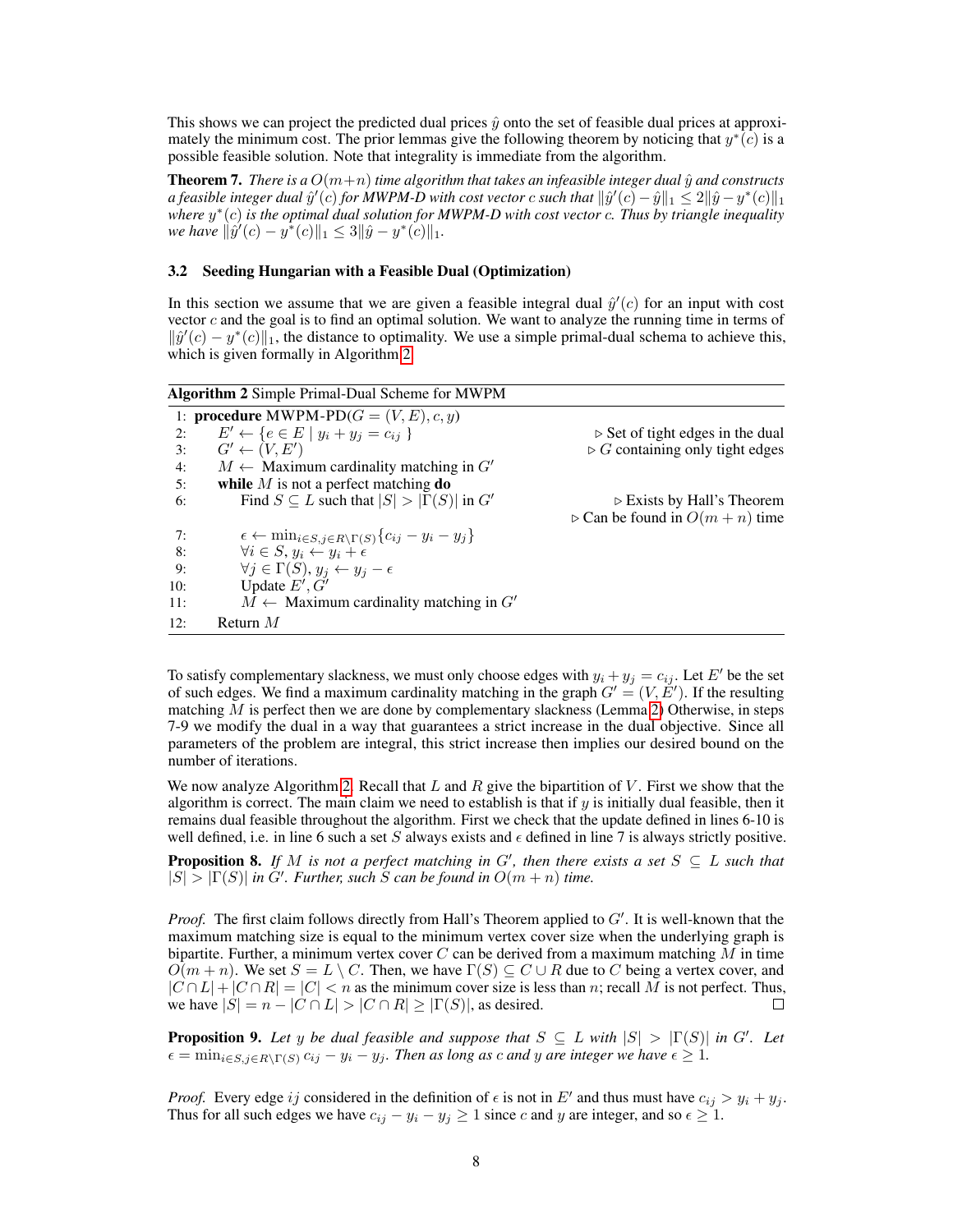If no such edge exists, then we have a set  $S \subseteq L$  such that  $|S|$  is strictly larger than its neighborhood in  $G$  (rather than  $G'$ ) which shows that the problem is infeasible. This contradicts our assumption that the original problem is feasible.  $\Box$ 

We now show the main claims we described above.

Lemma 10. *If Algorithm [2](#page-7-2) is given an initial dual feasible* y*, then* y *remains dual feasible throughout its execution.*

*Proof.* Inductively, it suffices to show that if y is dual feasible then it remains so after the update steps defined in lines 6-10. To make the notation clear, let  $y'$  be the result of applying the update rule to y. Consider an edge  $ij \in E$ . We want to show that  $y'_i + y'_j \le c_{ij}$  after the update step. There are 4 cases to check: (1)  $i \in L \setminus S, j \in R \setminus \Gamma(S),$  (2)  $i \in L \setminus S, j \in \Gamma(S),$  (3)  $i \in S, j \in R \setminus \Gamma(S),$  and (4)  $i \in S, j \in \Gamma(S)$ .

In the first case, neither  $y_i$  nor  $y_j$  are modified, so we get  $y'_i + y'_j = y_i + y_j \le c_{ij}$  since y was initially dual feasible. In the second case we have  $y'_i + y'_j = y_i + y_j - \epsilon \le c_{ij}$  since  $\epsilon > 0$ . In the third case we have  $y_i' = y_i + \epsilon$  and so  $y_i' + y_j' = y_i + \epsilon + y_j \le c_{ij}$  since there was slack on these edges and  $\epsilon$  was chosen to be the smallest such slack. Finally, in the last case we have  $y'_i + y'_j = y_i + \epsilon + y_j - \epsilon \le c_{ij}$ . Thus we conclude that  $y$  remains feasible throughout the execution of Algorithm [2.](#page-7-2)

<span id="page-8-2"></span>Lemma 11. *Each iteration strictly increases the value of the dual solution.*

*Proof.* Note that in each iteration  $y_i$  increases by  $\epsilon$  for all  $i \in S$  and  $y_j$  decreases by  $\epsilon$  for all  $j \in \Gamma(S)$ ; and all other dual variables remain unchanged. Thus, the dual objective increases by  $\epsilon(|S| - |\Gamma(S)|) \geq \epsilon.$  $\Box$ 

The above lemma allows us to analyze the running time of our algorithm in terms of the distance to optimality.

**Lemma 12.** Consider an arbitrary cost vector c. Suppose that  $\hat{y}'(c)$  is an integer dual feasible *solution and* y ∗ (c) *is an integer optimal dual solution. If Algorithm [2](#page-7-2) is initialized with* yˆ 0 (c)*, then the number of iterations is bounded by*  $\|\hat{y}(c) - y^*(c)\|_1$ .

*Proof.* By Lemma [11,](#page-8-2) we have that the value of the dual solution increases by at least 1 in each iteration. Thus the number of iterations is at most  $\sum_i y_i^*(c) - \sum_i \hat{y}_i(c) \le \sum_i |y_i^*(c) - \hat{y}_i(c)| =$  $||y^*(c) - \hat{y}(c)||_1.$ 

Finally, we get the following theorem as a corollary of the lemmas above and the  $O(m\sqrt{n})$  runtime of the Hopcroft-Karp algorithm for maximum cardinality matching [\[29\]](#page-21-12). More precisely, the above lemmas show that the algorithm performs at most  $O(||y^*(c) - \hat{y}'(c)||_1)$  iterations, each running in  $O(m\sqrt{n})$  time. We can further improve this by ensuring the algorithm runs no longer than the standard Hungarian algorithm in the case that we have large error in the prediction, i.e.,  $||y^*(c) - \hat{y}'(c)||_1$  is large. In particular, steps 6 and 11 do not precisely specify the choice of the set  $S$  and the matching M. If we instantiate these steps appropriately (let  $S = L \setminus C$  for step 6, where C is a minimum vertex cover, and update  $M$  along shortest-augmenting-paths for step 11) then we recover the Hungarian Algorithm and its  $O(mn)$  running time.

<span id="page-8-0"></span>Theorem 13. *Consider an arbitrary cost vector* c*. There exists an algorithm which takes as input a feasible integer dual solution*  $\hat{y}'(c)$  *and finds a minimum weight perfect matching in*  $\tilde{O}(\min \{m\sqrt{n}||y^*(c) - \hat{y}'(c)||_1, mn\})$  *time, where*  $y^*(c)$  *is an optimal dual solution.* 

#### <span id="page-8-1"></span>3.3 Learning Optimal Advice (Learning)

Now we want to formally instantiate the "learning" part of our framework: if there is a good starting dual solution for a given input distribution, we want to find it without seeing too many samples. The formal model we will use is derived from data driven algorithm design and PAC learning.

We imagine solving many problem instances drawn from the same distribution. To formally model this, we let  $D$  be an unknown distribution over instances. For simplicity, we consider the graph  $G = (V, E)$  to be fixed with varying costs. Thus D is a distribution over cost vectors  $c \in \mathbb{R}^E$ .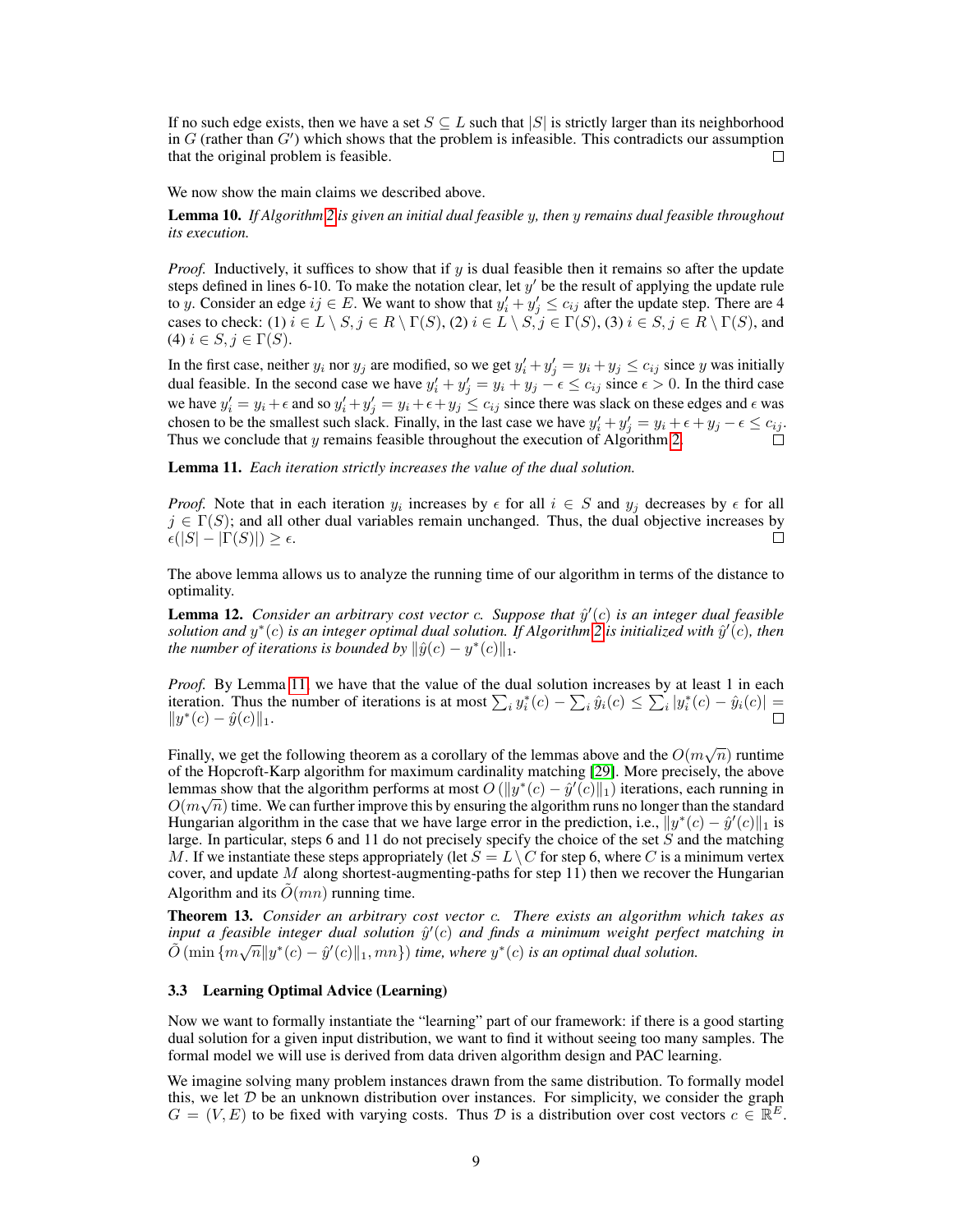We assume that the costs in this distribution are bounded. Let  $C := \max_{c \sim \mathcal{D}} \max_{e \in E} c_e$  be finite and known to the algorithm. Our goal is to find the (not necessarily feasible) dual assignment that performs "best" in expectation over the distribution. Based on Theorems [7](#page-7-0) and [13](#page-8-0), we know that the "cost" of using dual values y when the optimal dual is  $y^*$  is bounded by  $O(m\sqrt{n}||y^* - y||_1)$ , and hence it is natural to define the "cost" of y as  $||y^* - y||_1$ .

For every  $c \in \mathbb{R}^E$  we will let  $y^*(c)$  be a fixed optimal dual solution for  $c$ :

$$
y^*(c) := \arg\max_y \Big\{ \sum_i y_i \mid \forall ij \in E, y_i + y_j \le c_{ij} \Big\}.
$$

Here we assume without loss of generality that  $y^*(c)$  is integral as the underlying polytope is known to be integral. We will let the loss of a dual assignment y be its  $\ell_1$ -distance from the optimal solution:

$$
L(y, c) = ||y - y^*(c)||_1.
$$

Our goal is to learn dual values  $\hat{y}$  which minimize  $\mathbb{E}_{c\sim\mathcal{D}}[L(y,c)]$ . Let  $y^*$  denote the vector minimizing this objective,  $y^* = \arg \min_y \mathbb{E}_{c \sim \mathcal{D}}[L(y, c)].$ 

We will give PAC-style bounds, showing that we only need a small number of samples in order to have a good probability of learning an approximately-optimal solution  $\hat{y}$ . Our algorithm is conceptually quite simple: we minimize the empirical loss after an appropriate number of samples. We have the following theorem.

<span id="page-9-0"></span>**Theorem 14.** *There is an algorithm that after*  $s = O\left(\left(\frac{nC}{\epsilon}\right)^2(n\log n + \log(1/p))\right)$  *samples returns*  $d$ ual values  $\hat{y}$  such that  $\mathbb{E}_{c\sim\mathcal{D}}[L(\hat{y},c)]\leq\mathbb{E}_{c\sim\mathcal{D}}[L(y^*,c)]+\epsilon$  with probability at least  $1-p$ . The *algorithm runs in time polynomial in* n, m *and* s*.*

This theorem, together with Theorems [7](#page-7-0) and [13,](#page-8-0) immediately implies Theorem [3.](#page-5-1)

#### 3.3.1 Proof of Theorem [14](#page-9-0)

We now discuss the main tools we require from statistical learning theory in order to prove Theorem [14.](#page-9-0) For every dual assignment  $y \in \mathbb{R}^{\mathcal{V}}$ , we define a function  $g_y : \mathbb{R}^{E'} \to \mathbb{R}$  by  $g_y(c) = L(y, c)$  $||y^*(c) - y||_1$ . Let  $\mathcal{H} = \{g_y | y \in \mathbb{R}^V\}$  be the collection of all such functions. It turns out that in order to prove Theorem [14,](#page-9-0) we just need to bound the *pseudo-dimension* of this collection. Note that the notion of shattering and pseudo-dimension in the following is a generalization to real-valued functions of the classical notion of VC-dimension for boolean-valued functions (classifiers).

**Definition 15.** *[\[47,](#page-22-14) [3,](#page-19-6) [42\]](#page-22-15) Let*  $\mathcal{F}$  *be a class of functions*  $f : X \to \mathbb{R}$ *. Let*  $S = \{x_1, x_2, \ldots, x_s\} \subset X$ *.* We say that that S is shattered by F if there exist real numbers  $r_1, \ldots, r_s$  so that for all  $S' \subseteq S$ , there *is a function*  $f \in \mathcal{F}$  *such that*  $f(x_i) \leq r_i \iff x_i \in S'$  *for all*  $i \in [s]$ *. The* pseudo-dimension *of*  $\mathcal{F}$ *is the largest*  $s$  *such that there exists an*  $S \subseteq X$  *with*  $|S| = s$  *that is shattered by F.* 

The connection between pseudo-dimension and learning is given by the following uniform convergence result.

<span id="page-9-1"></span>Theorem 16. *[\[47,](#page-22-14) [3,](#page-19-6) [42\]](#page-22-15) Let* D *be a distribution over a domain* X *and* F *be a class of functions*  $f: X \to [0, H]$  with pseudo-dimension  $d_{\mathcal{F}}$ . Consider s independent samples  $x_1, x_2, \ldots, x_s$  from  $\mathcal{D}$ . *There is a universal constant*  $c_0$ *, such that for any*  $\epsilon > 0$  *and*  $p \in (0,1)$ *, if*  $s \ge c_0 \left(\frac{H}{\epsilon}\right)^2 (d_{\mathcal{F}} + \ln(1/p))$ *then we have*

$$
\left|\frac{1}{s}\sum_{i=1}^{s}f(x_i)-\mathbb{E}_{x\sim\mathcal{D}}[f(x)]\right|\leq\epsilon
$$

*for all*  $f \in \mathcal{F}$  *with probability at least*  $1 - p$ *.* 

Intuitively, this theorem says that the sample average  $\frac{1}{s}\sum_{i=1}^{s} f(x_i)$  is close to its expected value for every function  $f \in \mathcal{F}$  simultaneously with high probability so long as the sample size s is large enough. This theorem can be utilized to give a learning algorithm for our problem by considering an algorithm which minimizes the empirical loss. In general, the "best" function is the one which minimizes the expected value over  $\mathcal{D}$ , i.e.  $f^* = \arg \min_{f \in \mathcal{F}} \mathbb{E}_{x \sim \mathcal{D}}[f(x)]$ . We have the following simple corollary for learning and approximately best function  $\hat{h}$ .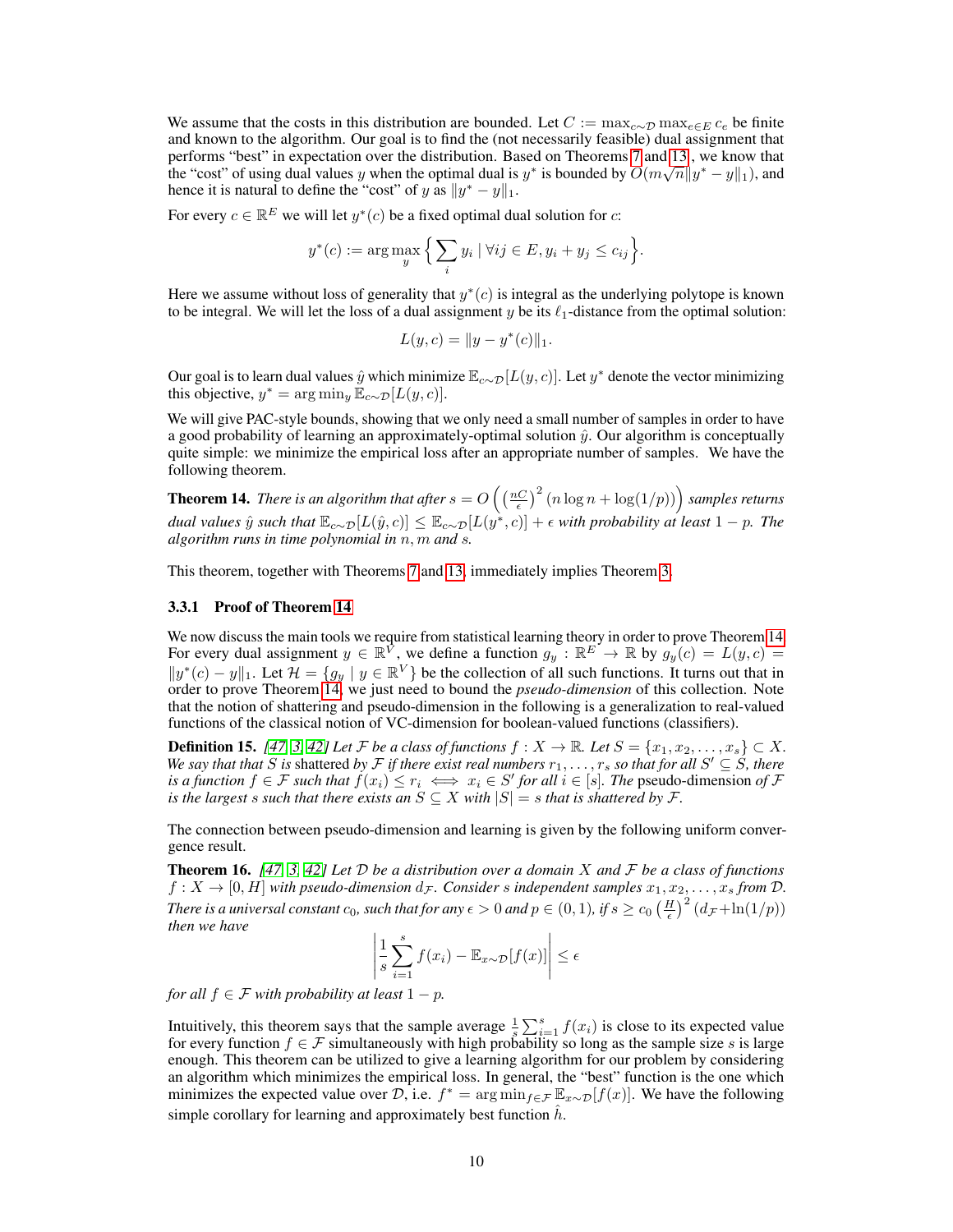<span id="page-10-3"></span>**Corollary 17.** *Consider a set of s independent samples*  $x_1, x_2, \ldots, x_s$  *from*  $D$  *and let*  $\hat{f}$  *be a function*  $\int$ *in*  $\mathcal F$  which minimizes  $\frac{1}{s}\sum_{i=1}^s \hat f(x_i)$ . If s is chosen as in Theorem [16,](#page-9-1) then with probability  $1-p$  we  $have \ \mathbb{E}_{x \sim \mathcal{D}}[\hat{f}(x)] \leq \mathbb{E}_{x \sim \mathcal{D}}[f^*(x)] + 2\epsilon$ 

Thus based on the above Theorem and Corollary, to prove Theorem [14](#page-9-0) we must accomplish the following tasks. First and foremost, we must bound the pseudo-dimension of our class of functions  $H$ . Next, we need to check that the functions are bounded on the domain we consider, and finally we need to give an algorithm minimizing the empirical risk. The latter two tasks are simple. By assumption the edge costs are bounded by  $C$ . If we restrict  $H$  to be within a suitable bounding box, then one can verify that we can take  $H = O(nC)$  to satisfy the conditions for Theorem [16.](#page-9-1) Additionally, the task of finding a function to minimize the loss on the sample can be done via linear programming. We formally verify these details in Sections [3.3.2](#page-11-0) and [3.3.3.](#page-11-1) This leaves bounding the pseudo-dimension of the class  $H$ , which we focus on now.

To bound the pseudo-dimension of  $H$ , we will actually consider a different class of functions  $\mathcal{H}_n$ : for every  $y \in \mathbb{R}^n$  we define a function  $f_y : \mathbb{R}^n \to \mathbb{R}$  by  $f_y(x) = ||y - x||_1$ , and we let  $\mathcal{H}_n = \{f_y \mid y \in \mathbb{R}^n\}$ . It is not hard to argue that it is sufficient to bound the pseudo-dimension of this class.

<span id="page-10-0"></span>**Lemma 18.** If the pseudo-dimension of  $\mathcal{H}_n$  is at most k, then the pseudo-dimension of H is at most k*.*

*Proof.* We prove the contrapositive: we start with a set of size s which is shattered by  $H$ , and use it to find a set of size s which is shattered by  $\mathcal{H}_n$ . Let  $S = \{c_1, c_2, \dots, c_s\}$  with each  $c_i \in \mathbb{R}^E$  be a set which is shattered by H. Then there are real numbers  $r_1, r_2, \ldots, r_s$  so that for all  $S' \subseteq [s]$ , there is a function  $g \in \mathcal{H}$  where  $g(c_i) \leq r_i \iff i \in S'$ . By definition of  $\mathcal{H}$ , this g is  $g_{y_{S'}}$  for some  $y_{S'} \in \mathbb{R}^n$ , and so  $||y_{S'} - y^*(c_i)||_1 \leq r_i \iff i \in S'.$ 

Let  $\hat{S} = \{y^*(c_1), y^*(c_2), \ldots, y^*(c_s)\}\$ . We claim that  $\hat{S}$  is shattered by  $\mathcal{H}_n$ . To see this, consider the same real numbers  $r_1, \ldots, r_s$  and some  $S' \subseteq [s]$ . Then  $f_{y_{S'}}(y^*(c_i)) = ||y_{S'} - y^*(c_i)||_1 = g_{y_{S'}}(c_i)$ and hence  $f_{y_{S'}}(y^*(c_i)) \leq r_i \iff g_{y_{S'}}(c_i) \leq r_i \iff i \in S'.$  Thus  $\hat{S}$  is shattered by  $\mathcal{H}_n$ .  $\Box$ 

So now our goal is to prove the following bound, which (with Lemma [18](#page-10-0) and Theorem [16\)](#page-9-1) implies Theorem [14.](#page-9-0)

<span id="page-10-2"></span>**Theorem 19.** *The pseudo-dimension of*  $\mathcal{H}_n$  *is at most*  $O(n \log n)$ *.* 

Let k be the pseudo-dimension of  $\mathcal{H}_n$ . Then by the definition of pseudo-dimension there is a set  $P = \{x^1, x^2, \ldots, x^k\}$  which is shattered by  $\mathcal{H}_n$ , so there are values  $r_1, r_2, \ldots, r_k \in \mathbb{R}_{\geq 0}$  so that for all  $S \subseteq P$  there is an  $f \in \mathcal{H}_n$  such that  $f(x^i) \leq r_i \iff x^i \in S$ . By our definition of  $\mathcal{H}_n$ , this means that there is a  $y_S \in \mathbb{R}^n$  so that  $||y_S - x^i||_1 \leq r_i \iff x^i \in S$ .

For each  $S \subseteq P$ , define the *region* of S (denoted by  $r(S)$ ) to be

 $r(S) = \{y \in \mathbb{R}^n : ||y - x^i||_1 \le r_i \iff x^i \in S\},\$ 

i.e., the set of points that are at  $\ell_1$ -distance at most  $r_i$  from  $x^i$  for precisely the  $x^i$ 's that are in S. Clearly each  $r(S)$  is nonempty for every  $S \subseteq P$  due to the existence of  $y_S$ . Let  $m = 2^k$  be the number of nonempty regions.

To upper bound the pseudo-dimension  $k$  we will prove that there cannot be too many nonempty regions (i.e.,  $m$  is small). This is somewhat complex since the  $\ell_1$ -balls have complex structure (in particular, have  $2^d$  facets), so we will do this by partitioning  $\mathbb{R}^n$  into *cells* in which the  $\ell_1$  balls are simpler. For each  $x^i \in P$  and  $j \in [n]$ , let  $Q_j^i$  be the hyperplane in  $\mathbb{R}^n$  that passes through  $y_i$  and is perpendicular to the axis  $e_j$  (i.e.,  $Q_j^i = \{y \in \mathbb{R}^n : \langle y - x^i, e_j \rangle = 0\}$ ). Clearly there are kn of these hyperplanes. Define a *cell* to be a maximal set of points in  $\mathbb{R}^n$  which are the same side of every hyperplane. Note that there are  $(k + 1)^n$  of these cells, they partition  $\mathbb{R}^n$ , and every cell which is bounded is a hypercube.

<span id="page-10-1"></span>**Lemma 20.** Let C be a cell and  $x^i \in P$ . There is a halfspace H such that  $B_1(x^i, r_i) \cap C = H \cap C$ .

*Proof.* If  $B_1(x^i, r_i) \cap C = \emptyset$  then we are done. So suppose that  $B_1(x^i, r_i) \cap C \neq \emptyset$ . By definition,  $B_1(x^i, r_i)$  is the set of points  $y \in \mathbb{R}^n$  such that  $\sum_{j=1}^n |x_j^i - y_j| \le r_i$ . Hence  $B_1(x^i, r_i)$  is defined by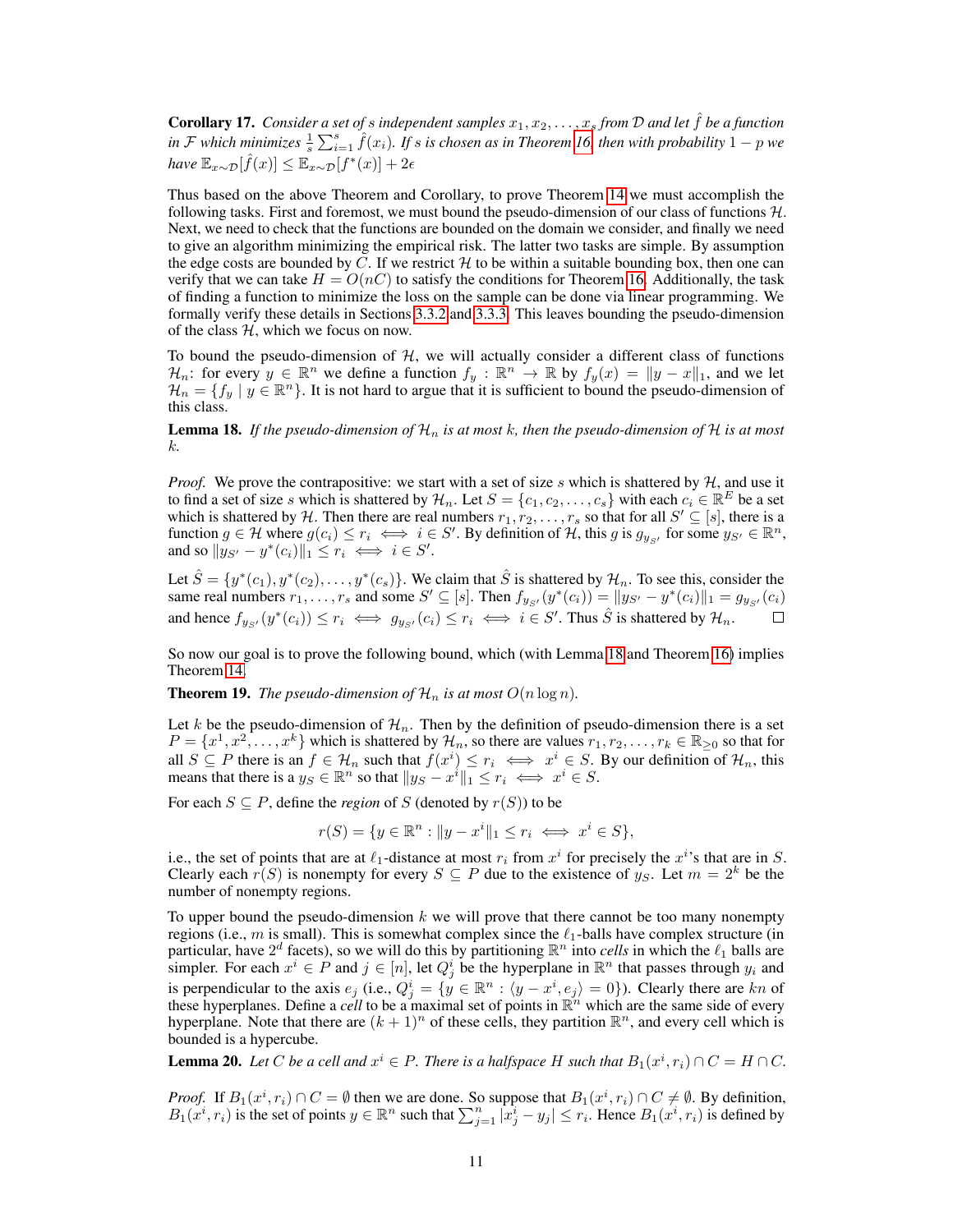the intersection of  $2^n$  halfspaces:

$$
B_1(x^i, r_i) = \left\{ y \in \mathbb{R}^n \mid \sum_{j=1}^n a_j (x_j^i - y_j) \le r_i \ \forall a \in \{-1, +1\}^n \right\}
$$

If the intersection of the boundary of  $B_1(x^i, r_i)$  with C is one of these hyperplanes, then we are finished. Otherwise, there are at least two of these hyperplanes  $H_1 = (a_1, \ldots, a_n)$  and  $H_2 =$  $(a'_1, \ldots, a'_n)$  such that  $B_1(x^i, r_i) \cap C$  contains a point  $y \in H_1 \setminus H_2$  and a point  $y' \in H_2 \setminus H_1$ , both of which are also on the boundary of  $B_1(x^i, r_i)$ . Let  $j \in [n]$  such that  $a_j = -a'_j$ . Then  $y_j - x_j^i$  has a different sign than  $y'_j - x_j^i$ , since the fact that y and y' are on the boundary of  $B_1(x^i, r_i)$  but on different facets implies that  $x_j^i - y_j$  has sign  $a_j$  while  $x_j^i - y_j'$  has sign  $a_j'$ . But this contradicts the definition of C, since it means that y and y' are on different sides of  $Q_j^i$  and hence not in the same cell.  $\Box$ 

This lemma allows us to analyze the number of regions that intersect any cell.

<span id="page-11-2"></span>**Lemma 21.** Let C be a cell. The number of regions that intersect C is at most  $2^{O(n)}k^n$ .

*Proof.* For every  $S \subseteq P$ , the region  $r(S)$  is the set of points that are in  $B_1(x^i, r_i)$  for all  $x_i \in S$ and are not in  $B_1(x^i, r_i)$  for all  $x_i \notin S$ . By Lemma [20,](#page-10-1)  $r(S) \cap C$  is the intersection of C with k halfspaces (one for each  $x^i \in P$ ). It is well-knownthat k halfspaces can divide  $\mathbb{R}^n$  into at most  $\sum_{i=0}^{n} {k \choose i} = O(n)k^{n}$  regions, and hence the same bound holds for C.  $\Box$ 

Now some standard calculations imply Theorem [19,](#page-10-2) and hence Theorem [14.](#page-9-0)

*Proof of Theorem [19.](#page-10-2)* Lemma [21,](#page-11-2) together with the fact that there are at most  $(k + 1)^n$  cells, implies that the number of nonempty regions m is at most  $O(n)k^n \cdot (k+1)^n \leq O(n)(k+1)^{2n}$ . Since  $m = 2<sup>k</sup>$ , this implies that  $2<sup>k</sup> \le O(n)(k+1)^{2n}$ . Taking logarithms of both sides yields that

<span id="page-11-3"></span>
$$
k \le \log(k+1) \cdot O(n),\tag{3}
$$

and then taking another logarithm and rearranging yields that  $\log n \ge \Omega(\log k - \log \log k) = \Omega(\log k)$ and hence  $\log(k+1) \leq O(\log n)$ . Plugging this into [\(3\)](#page-11-3) implies Theorem [19.](#page-10-2) П

#### <span id="page-11-0"></span>3.3.2 Bounding the Range

In this section we verify the condition for Theorem [16](#page-9-1) that every function in  $H$  has its range in  $[0, H]$  for  $H = O(nC)$ . This is actually not quite true as defined, but it is easy enough to ensure: we just consider a restricted class of functions  $\mathcal{H}' = \{g_y | g_y \in \mathcal{H}, y \in [-C, C]^V\}$ . Note that for any fixed set of costs c the class  $\mathcal{H}'$  contains  $y^*(c)$ , so without loss of generality we can just use  $\mathcal{H}'$ instead of H. From the definition of pseudo-dimension and  $\mathcal{H}' \subseteq \mathcal{H}$ , it immediately follows that the pseudo-dimension of  $\mathcal{H}'$  is at most that of  $\mathcal{H}$ . Thus, we just need to ensure that the range of the restricted functions are bounded.

**Lemma 22.** *Each function*  $g_y \in \mathcal{H}'$  *has its range in*  $[0, H]$  *for*  $H = O(nC)$ *.* 

*Proof.* Let's bound the range by considering the maximum value  $g_y$  can take on a set of costs c. Recall that  $g_y(c) = ||y - y^*(c)||_1$ . Each coordinate can contribute at most  $O(C)$  to the sum since  $y_i^*(c) \in [-\tilde{C}, \tilde{C}]$  and  $y_i \in [-\tilde{C}, \tilde{C}]$ . Summing over the *n* coordinates gives  $H = O(nC)$ . П

#### <span id="page-11-1"></span>3.3.3 Minimizing the Empirical Loss

Now we give an algorithm to minimize the empirical loss on a collection of sample instances. Let  $c_1, c_2, \ldots, c_s$  be a collection of samples from  $D$ . Our goal is to find dual prices y minimizing  $\frac{1}{s} \sum_{i=1}^{s} g_y(c_i) = \frac{1}{s} \sum_{i=1}^{s} ||y - y^*(c_i)||_1$ . Let  $x^i = y^*(c_i)$ . Then the problem amounts to minimizing  $\frac{1}{s} \sum$ P  $\sum_{i=1}^{s} \|y - x^i\|_1$  over  $y \in [-C, C]^V$ . Then, for each coordinate j it suffices to find  $y_j$  minimizing  $\sum_{i=1}^{s} \|y_j - x^i_j\|_1$ , where  $y_j$  and  $x^i_j$  denote the j-th coordinate of y and  $x_i$ , respectively. Further, it easy to see that  $\sum_{i=1}^{s} ||y_j - x_j^i||_1$  is a continuous piece-wise linear function in  $y_j$  where the slope can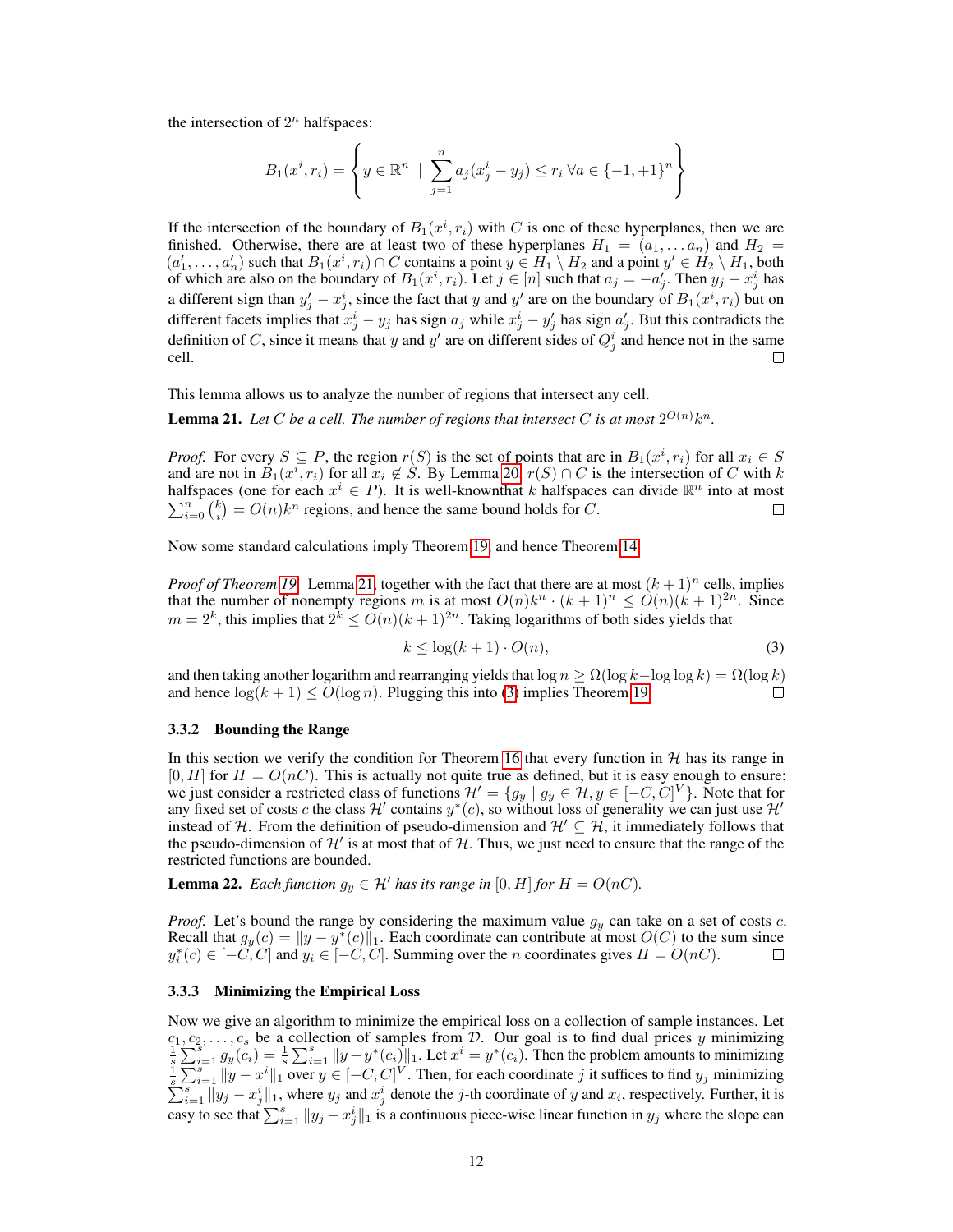| Dataset                                                       | Blog Feedback [12] Covertype |         | KDD    | – Skin [10] | Shuttle |  |  |
|---------------------------------------------------------------|------------------------------|---------|--------|-------------|---------|--|--|
| # of Points $(n)$                                             | 52.397                       | 581,012 | 98.942 | 100.000     | 43500   |  |  |
| # of Features $(d)$                                           | 281                          | 54.     | 38.    |             |         |  |  |
| Table 1: Datasets used in experiments based on Euclidean data |                              |         |        |             |         |  |  |

<span id="page-12-2"></span>Table 1: Datasets used in experiments based on Euclidean

change only at  $\{x_j^i\}_{i\in[s]}$ . Recalling that we can assume wlog that  $x^i = y^*(c_i)$  is an integer vector, we only need to consider setting  $y_j$  to each value in  $\{x_j^i\}_{i \in [s]}$ , which is a set of integers. This leads to the following result.

<span id="page-12-0"></span>**Theorem 23.** *Given s samples*  $c_1, c_2, \ldots, c_s$ , there exists a polynomial time algorithm which finds *integer dual prices* y *minimizing*  $\frac{1}{s} \sum_{i=1}^{s} ||y - y^*(c_i)||_1$ .

We remark that minimizing this emprical loss can be efficiently implemented by taking the coordinatewise median of each optimal dual, i.e. taking  $y_j = \text{median}(x_j^1, x_j^2, \dots, x_j^s)$  for each  $j \in V$ .

### <span id="page-12-1"></span>4 Experiments

In this section we present experimental results on both synthetic and real data sets. Our goal is to validate the two main hypotheses in this work. First we show that warm-starting the Hungarian algorithm with learned duals provides an empirical speedup. Next, we show that the sample complexity of learning good duals is small, ensuring that our approach is viable in practice. We present some representative experimental results here; additional results are in the Appendix [A.](#page-23-3)

Experiment Setup: All of our experiments were run on Google Cloud Platform [\[27\]](#page-21-14) e2-standard-2 virtual machines with 2 virtual CPU's and 8 GB of memory.

We consider two different setups for learning dual variables and evaluating our algorithms.

- Batch: In this setup, we receive s samples  $c_1, c_2, \ldots, c_s$  from the distribution of problem instances, learn the appropriate dual variables, and then test on new instances drawn from the distribution.
- Online: A natural use case for our approach is an *online* setting, where instance graphs  $G_1, G_2, \ldots$  arrive one at a time. When deciding on the best warm start solution for  $G_t$ we can use all of the data from  $G_1, \ldots, G_{t-1}$ . This is a standard scenario in industrial applications like ad matching, where a new ad allocation plan may need to be computed daily or hourly.

Datasets: To study the effect of the different algorithm parameters, we first run a study on synthetic data. Let n be the number of nodes on one side of the bipartition and let  $\ell, v$  be two parameters we set later. First, we divide the n nodes on each side of the graph into  $\ell$  groups of equal size. The weight of all edges going from the  $i$ 'th group on the left side and the  $j$ 'th group on the right side is initialized to some value  $W_{i,j}$  drawn from a geometric distribution with mean 250. Then to generate a particular graph instance, we perturb each edge weight with independent random noise according to a binomial distribution, shifted and scaled so that it has mean 0 and variance v. We refer to this as the *type* model (each type consists of a group of nodes). We use  $n = 500$ ,  $\ell \in \{50, 100\}$  and vary v from 0 to  $2^{20}$ .

We use the following model of generating instances from real data. Let X be a set of n points in  $\mathbb{R}^d$ , and fix a parameter k. We first divide X randomly into two sets,  $X_L$  and  $X_R$  and compute a k-means clustering on each partition. To generate an instance  $G = (L \cup R, E)$ , we sample one point from each cluster on each side, generating  $2k$  points in total. The points sampled from  $X_L$  (resp.  $X_R$ ) form the vertices in  $L$  (resp.  $R$ ). The weight of an  $(i, j)$  edge is the Euclidean distance between these two points. Changing  $k$  allows us to control the size of the instance.

We use several datasets from the UCI Machine Learning repository [\[19\]](#page-20-14). See Table [1](#page-12-2) for a summary. For the KDD and Skin datasets we used a sub-sample of the original data (sizes given in Table [1\)](#page-12-2).

Implemented Algorithms and Metrics: We implemented the Hungarian Algorithm (a particular instantiation of Algorithm [2,](#page-7-2) as discussed in Section [3.2\)](#page-7-1) allowing for arbitrary seeding of a feasible integral dual. We experimented with having initial dual of 0 (giving the standard Hungarian Algorithm) as the baseline and having the initial duals come from our learning algorithm followed by Algorithm [1](#page-6-0) to ensure feasibility (which we refer to as "Learned Duals"). We also added the following "tightening" heuristic, which is used in all standard implementations of the Hungarian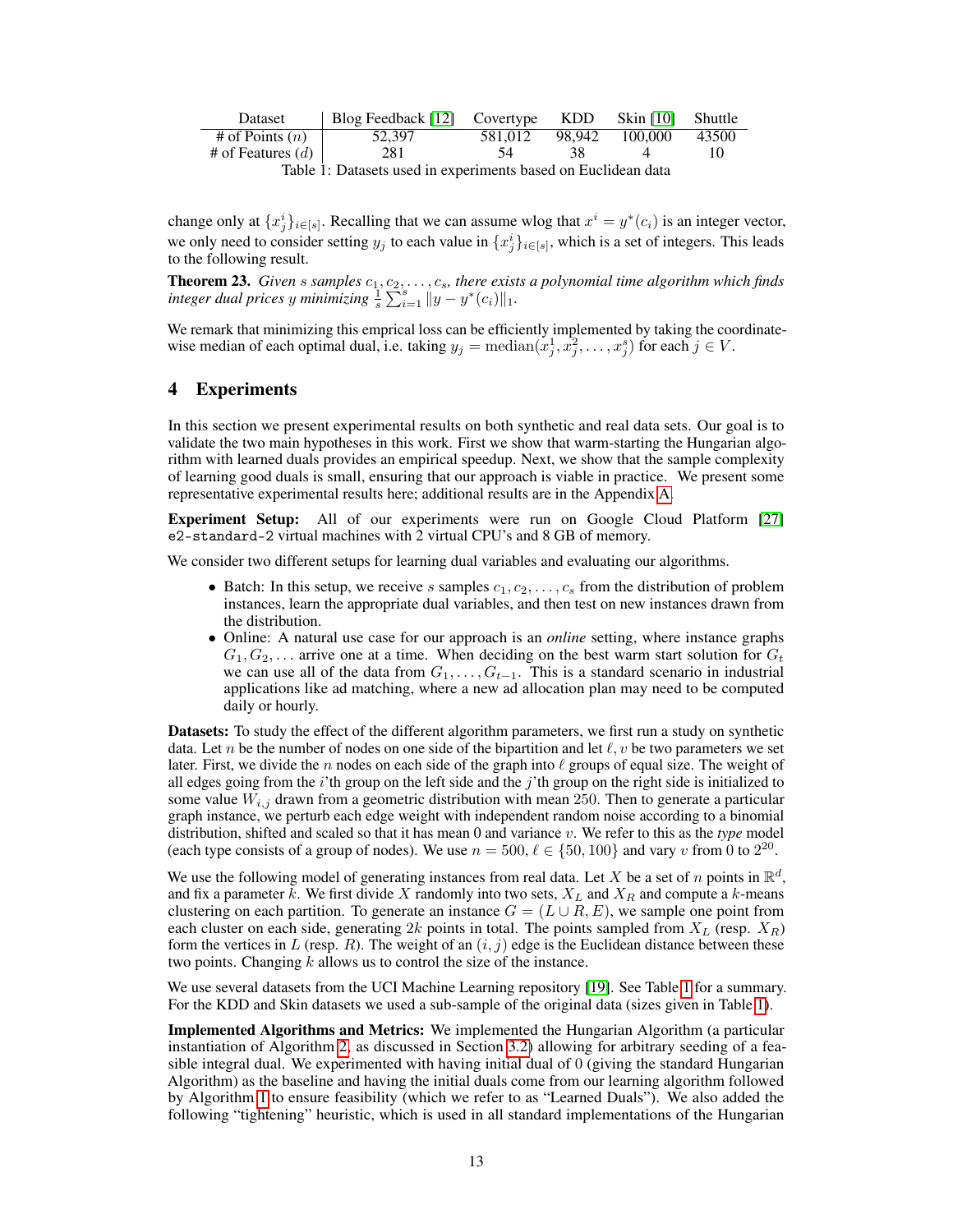algorithm: given any feasible dual solution y, set  $y_i \leftarrow y_i + \min_{j \in N(i)} \{c_{ij} - y_i - y_j\}$  for all nodes i on one side of the bipartition. This can be quickly carried out in  $O(n + m)$  time, and guarantees that each node on that side has at least one edge in  $E'$ . We compare the runtime and number of primal-dual iterations, reporting mean values and error bars denoting 95% confidence intervals. The runtime results can be found in Appendix [A,](#page-23-3) and exhibit similar behavior (i.e., the extra running time caused by using Algorithm [1](#page-6-0) in Learned Duals is negligible).

To learn initial duals we use a small number of independent samples of each instance type. We compute an optimal dual solution for each instance in the sample. To combine these together into a single dual solution, we compute the median value for each node's set of dual values. This is an efficient implementation of the empirical risk minimization algorithm from Section [3.3.](#page-8-1)

Results: First, we examine the performance of Learned Duals in the batch setting described above. For these experiments, we used 20 training instances to learn the initial duals and then tested those on 10 new instances. For the type model, we used  $\ell = 50$  and considered varying the variance parameter v. The left plot in Figure [1](#page-13-0) shows the results as we increase v from 0 to 300. We see a moderate improvement in this case, even when the noise variance is larger than the mean value of an edge weight. Going further, in the middle plot of Figure [1](#page-13-0) we consider increasing the noise variance in powers of two geometrically. Note that even when the noise significantly dominates the original signal from the mean weights (and hence the training instances should not help on the test instances), our method is comparable to the Hungarian method.

Continuing with the Batch setting, the right plot in Figure [1](#page-13-0) summarizes our results for the clustering derived instances on all datasets with  $k = 500$  (similar results hold for other values of k; see Figure [4\)](#page-15-0). We see an improvement across all datasets, and a greater than  $2x$  improvement on all but the Covertype dataset.

Figures [2](#page-14-1) and [3](#page-14-2) display our results in the online setting. We aim to show that not too many samples are needed to learn effective duals. From left to right, the plots in Figure [2](#page-14-1) show the performance averaged over 20 repetitions of the experiment with 20 time points on the type model with  $\ell = 100, v = 200$ , and the clustering derived instances on the KDD and Covertype datasets with  $k = 500$ , respectively. We see that only a few iterations are needed to see a significant separation between the run time of our method with learned duals and the standard Hungarian method, with further steady improvement as we see more instances.

We see similar trends in both the real and synthetic data sets. We conclude the following.

- The theory is predictive of practice. Empirically, learning dual variables can lead to significant speed-up. This speed-up is achieved in both the batch and online settings.
- As the distribution is more concentrated, the learning algorithm performs better (as one would suspect).
- When the distribution is not concentrated and there is little to learn, then the algorithm has performance similar to the widely used Hungarian algorithm.

All together, these results demonstrate the strong potential for improvements in algorithm run time using machine-learned predictions for the weighted matching problem.



<span id="page-13-0"></span>Figure 1: Iteration count results for the Batch setting. The left figure gives the iteration count for the type model (synthetic data) versus linearly increasing  $v$ , while the middle geometrically increases  $v$ . The right figure summarizes the results for clustering based instances (real data) in the batch setting.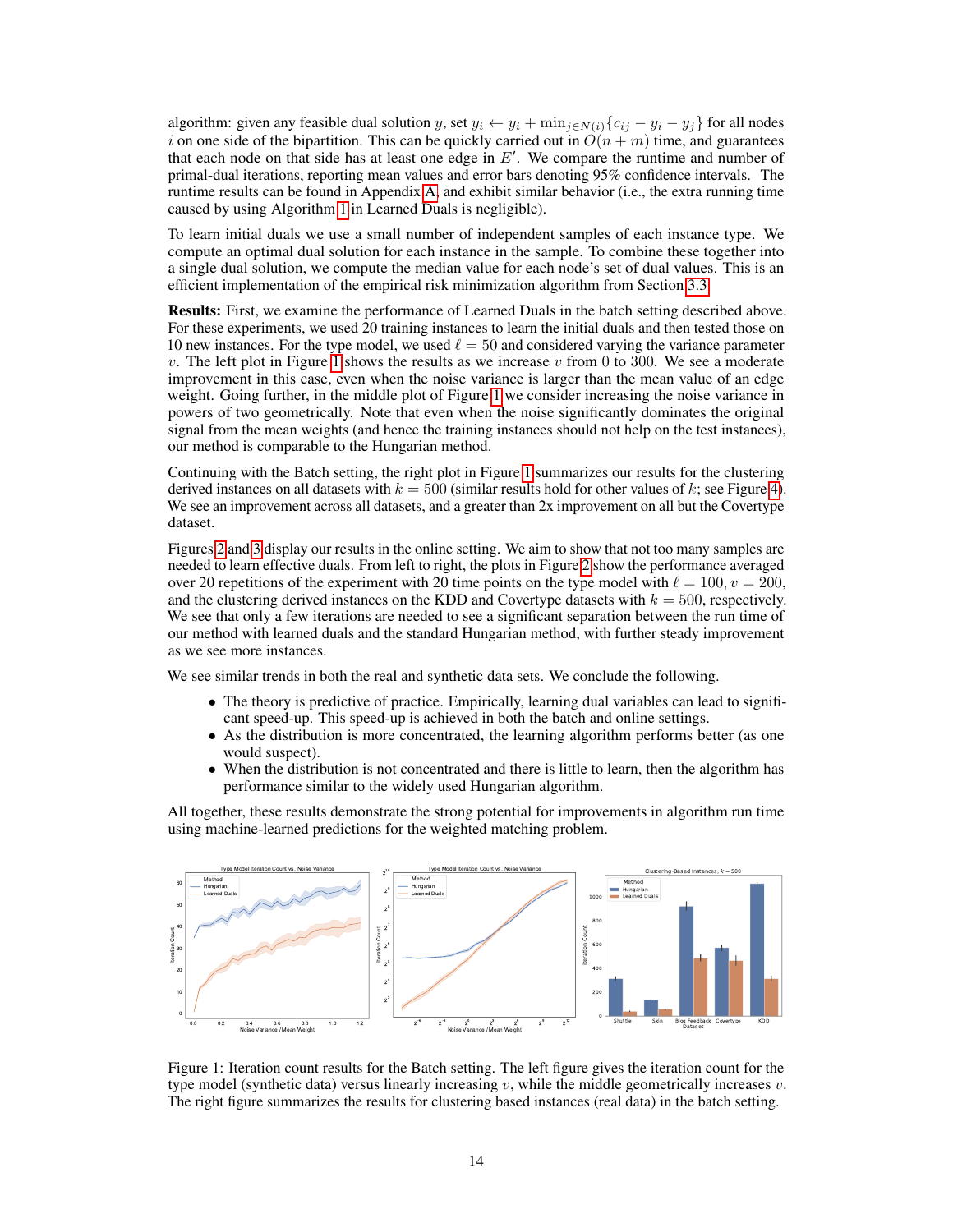

<span id="page-14-1"></span>Figure 2: Iteration count results for the Online setting. The left figure is for the type model (synthetic data), while the middle and right are for the clustering based instances (real data) with  $k = 500$  on KDD and Covertype, respectively.



<span id="page-14-2"></span>Figure 3: More iteration count results for the Online setting. From left to right, we have the results for the clustering based instances on Blog Feedback, Shuttle, and Skin, all with  $k = 500$ .

# <span id="page-14-0"></span>5 Extending to  $b$ -Matching

We now extend the results from Section [3](#page-4-0) to the minimum weight perfect b-matching problem on bipartite graphs. In the extension we are given a bipartite graph  $G = (V, E)$ , where  $V = L \cup R$ , a weight vector  $c \in \mathbb{Z}_+^E$  and a demand vector  $b \in \mathbb{Z}_+^V$ . As before, we assume that the primal is feasible for the remainder of this section. Note that the feasibility of the primal can be checked with a single call to a maximum flow algorithm.

<span id="page-14-3"></span>The problem is modeled by the following linear program and its dual linear program.

$$
\min \sum_{e \in E} c_e x_e
$$
\n
$$
\sum_{e \in \delta(i)} x_e = b_i \quad \forall i \in V
$$
\n(MWBM-P)\n
$$
x_e \ge 0 \qquad \forall e \in E
$$

$$
\max \sum_{i \in V} b_i y_i
$$
  
\n
$$
y_i + y_j \le c_{ij} \quad \forall ij \in E
$$
 (MWBM-D)

First we show how to project an infeasible dual onto the set of feasible solutions, then we give a simple primal dual scheme for moving to an optimal solution. The end goal of this section is proving the following theorem.

<span id="page-14-4"></span>Theorem 24. *There exists an algorithm which takes as input a (not necessarily feasible) dual* assignment  $y$  and finds a minimum weight perfect  $b$ -matching in  $O(mn\|y^* - y\|_1)$  time, where  $y^*$  is *an optimal dual solution and*  $||y^* - y||_{b,1} := \sum_i b_i |y_i^* - y_i|.$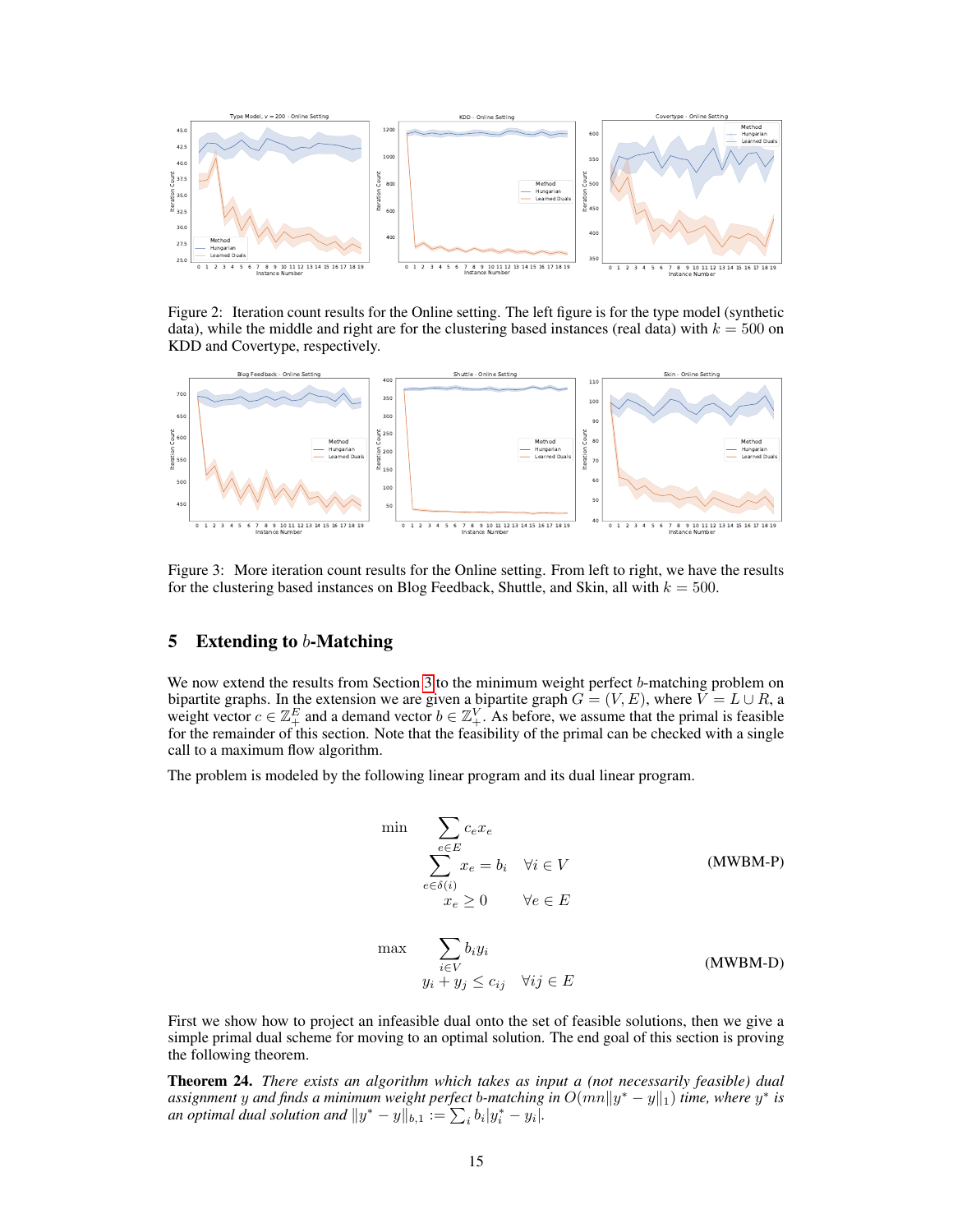

<span id="page-15-0"></span>Figure 4: Iteration count results for clustering derived instances in the Batch setting on other values of k. Here we give the results for each k in  $\{100 \cdot i \mid 1 \le i \le 10\} \setminus \{500\}.$ 

#### 5.1 Recovering a Feasible Dual Solution for b-Matching

As in Section [3,](#page-4-0) our goal now is to find non-negative perturbations  $\delta$  such that  $\hat{y}' := \hat{y} - \delta$  is feasible for [\(MWPM-D\)](#page-4-2). We would like these perturbations to preserve as much of the dual objective value as possible. Again we define  $r_e := \hat{y}_i + \hat{y}_j - c_e$  for each edge  $e = ij \in E$ . Following the same steps as before, this leads to the following linear program and it's dual.

$$
\min \sum_{\substack{i \in V \\ \delta_i + \delta_j \ge r_e}} b_i \delta_i
$$
\n
$$
\delta_i \frac{\partial^2}{\partial s_i} \delta_j \ge r_e \quad \forall e = ij \in E
$$
\n
$$
\forall i \in V
$$
\n(4)

$$
\max \sum_{e \in E} r_e \gamma_e
$$
\n
$$
\sum_{e \in N(i)} r_e \le b_i \quad \forall i \in V
$$
\n
$$
\gamma_e \ge 0 \qquad \forall e \in E
$$
\n(5)

<span id="page-15-1"></span>Again we are interested in finding a fast approximate solution to this problem. We develop a new algorithm different than that used in the prior section and show it is a 2 approximation to [\(4\)](#page-14-3). To do so, consider the dual LP above. This is an instance of the weighted  $b$ -matching problem where edges can be selected any number of times. We will first develop a 2 approximation to this LP in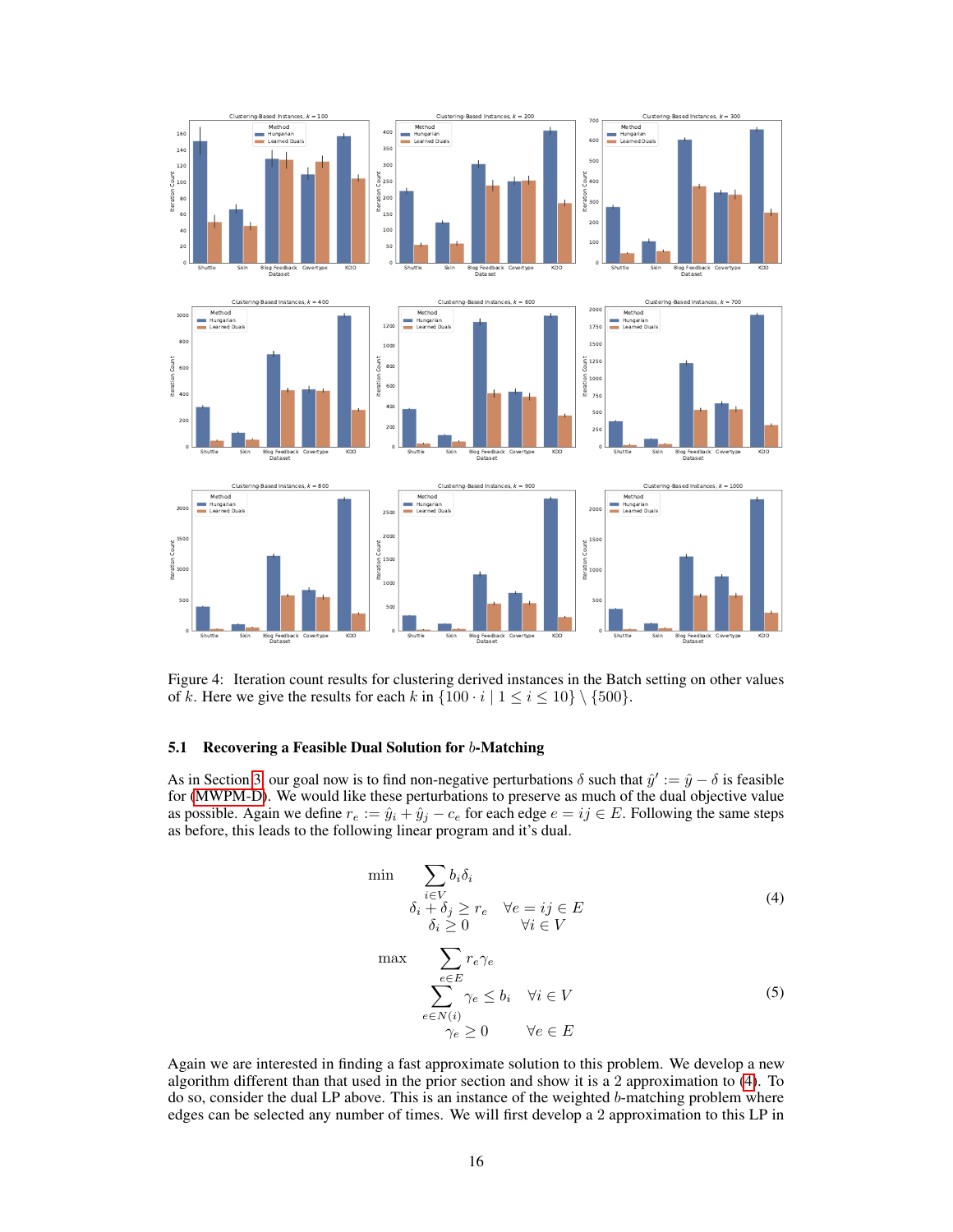$O(m \log m + n)$  time. The analysis will be done via a dual fitting analysis. This analysis will give us the corresponding 2-approximate fractional primal solution that will be used to construct  $\hat{y}'$ .

Consider the following algorithm for the dual problem. Sort the edges  $e$  in decreasing order of  $r_e$ . When considering an edge  $e' = i'j'$  in this order set  $\gamma_{e'}$  as large as possible such that  $\sum_{e \in N(i')} \gamma_e \leq$  $b_{i'}$  and  $\sum_{e \in N(j')} \gamma_e \leq b_{j'}$ . Notice the running time of the algorithm is bounded by  $O(m \log m + n)$ .

When the algorithm terminates we construct a corresponding primal solutions. For each  $i \in V$ , set  $\delta_i = \frac{\sum_{e \in N(i)} \gamma_e r_e}{h_i}$  $\frac{f(i) e^{i\theta}}{b_i}$ . That is,  $\delta_i$  is the summation of the weights r of the adjacent edges divided by the b-matching constraint value  $b_i$ . We will show that  $\delta$  is a feasible primal solution. Moreover that the primal and dual objectives are within a factor two of each other.

**Lemma 25.** *The solution*  $\delta$  *is feasible for LP* [\(4\)](#page-14-3) *and*  $\gamma$  *is feasible for the dual LP* [\(5\)](#page-15-1)*.* 

*Proof.* The feasibility for the dual is by construction, so consider the primal. Consider any edge  $e' = i'j'$ . Our goal is to show that  $\delta_{i'} + \delta_{j'} \ge r_{e'}$ . Let  $A_{e'}$  be the set of edges considered by the algorithm up to edge  $e'$  including the edge itself. These edges have weight at least as large  $e'$ . We claim that either  $\sum_{e \in N(i') \cap A_{e'}} \gamma_e = b_{i'}$  or  $\sum_{e \in N(j') \cap A_{e'}} \gamma_e = b_{j'}$ . Indeed, otherwise we would increase  $\gamma_{e'}$  until this is true. Without loss of generality say that  $\sum_{e \in N(i') \cap A_{e'}} \gamma_e = b_{i'}$ . We will argue that  $\delta_{i'} \ge r_{e'}$ . Knowing that  $\delta_{j'}$  is non-negative, this will complete the proof.

 $\frac{d_{l(i')}\gamma_e r_e}{b_{i'}}=\frac{\sum_{e\in N(i')\cap A_{e'}}\gamma_e r_e}{b_{i'}}$ Consider the value of  $\delta_{i'}$ . This is  $\frac{\sum_{e \in N(i')}\gamma_e r_e}{b_{i'}}$  $\frac{\partial |A_e|}{\partial i}$ . We know from the above that  $\sum_{e \in N(i') \cap A_{e'}} \gamma_e = b_{i'}$  and every edge in  $A_{e'}$  has weight greater than  $e'$ . Thus,  $\frac{\sum_{e \in N(i') \cap A_{e'}} \gamma_e r_e}{b_{i'}}$  $\frac{b_{i'} e^{j} e^{j} e^{-j}}{b_{i'} e^{-j}} \geq$  $r_{e'} \frac{\sum_{e \in N(i') \cap A_{e'}} \gamma_e}{b}$  $\Box$  $\frac{1}{b_{i'}}^{\frac{1}{(1+a_{e'})^{\prime}}}} = r_{e'}$ 

Next we bound the objective of the primal as a function of the dual.

Lemma 26. *The primal objective is exactly twice the dual objective.*

*Proof.* It suffices to show each edge  $e = ij$  contributes twice as much to the primal objective as it does to the dual objective. First, e's contribution to the dual objective is clearly  $r_e \gamma_e$ . For the dual, edge e contributes to the summation for both end points. That is, e contributes to  $\delta_i$  by  $\gamma_e r_e/b_i$  and to  $\delta_j$  by  $\gamma_e r_e/b_j$ . Thus, edge e's contribution to the primal objective is  $b_i \frac{\gamma_e r_e}{b_i} + b_j \frac{\gamma_e r_e}{b_j} = 2 \gamma_e r_e$ , as desired.

Thus, we have found a 2-approximate solution to the primal LP [\(4\)](#page-14-3). However, the solution is not necessarily integral. Thus, to make it integral, we do the following simple rounding:

$$
\delta_i \leftarrow \begin{cases} \lfloor 2\delta_i \rfloor & \text{if } \delta_i \ge 0.5\\ 0 & \text{if } \delta_i \in [0, 0.5) \end{cases}
$$

Clearly this update can double the cost in the worst case. Hence we only need to check that every constraint remains satisfied. To see this consider an edge  $e = ij$  and let  $\delta_i$  and  $\delta_j$  be the dual values before the update. Note that  $r_e$  is an integer assuming that we are given integer dual values  $\hat{y}$ . Assume  $r_e \ge 1$  since otherwise the constraint trivially holds true. It is an easy exercise to see that  $\lfloor 2x \rfloor \ge x$ for all  $x \ge 0.5$ . Thus, if  $\delta_i, \delta_j \ge 0.5$ , then the update only increases the value of  $\delta_i$  and  $\delta_j$ , keeping the constraint satisfied. Further, as  $r_e \ge 1$ , it must be the case that  $\delta_i \ge 0.5$  or  $\delta_j \ge 0.5$ . So, we only need to consider the case either  $\delta_i \geq 0.5$  and  $\delta_j < 0.5$ ; or  $\delta_i < 0.5$  and  $\delta_j \geq 0.5$ . Assume wlog that the latter is the case. Since  $\delta_i \leq \delta_j$ , if  $\delta_i + \delta_j \geq r_e$ , we have  $2\delta_j \geq r_e$ . Then, we have  $\lfloor 2\delta_j \rfloor \geq r_e$  as  $r_e$  is an integer. Again, the constraint is satisfied.

Thus, we obtain the following which is analogous to Theorem [7.](#page-7-0)

<span id="page-16-0"></span>**Theorem 27.** *There is a*  $O(m \log m + n)$  *time algorithm that takes an infeasible integer dual*  $\hat{y}$  *and constructs a feasible integer dual*  $\hat{y}'$  *such that*  $\|\hat{y} - \hat{y}'\|_{b,1} \le 4\|y^* - \hat{y}\|_{b,1}$  where  $y^*$  is the optimal *dual solution. Thus, we have*  $\|\hat{y}' - y^*\|_{b,1} \leq 5\|\hat{y} - y^*\|_{b,1}$ .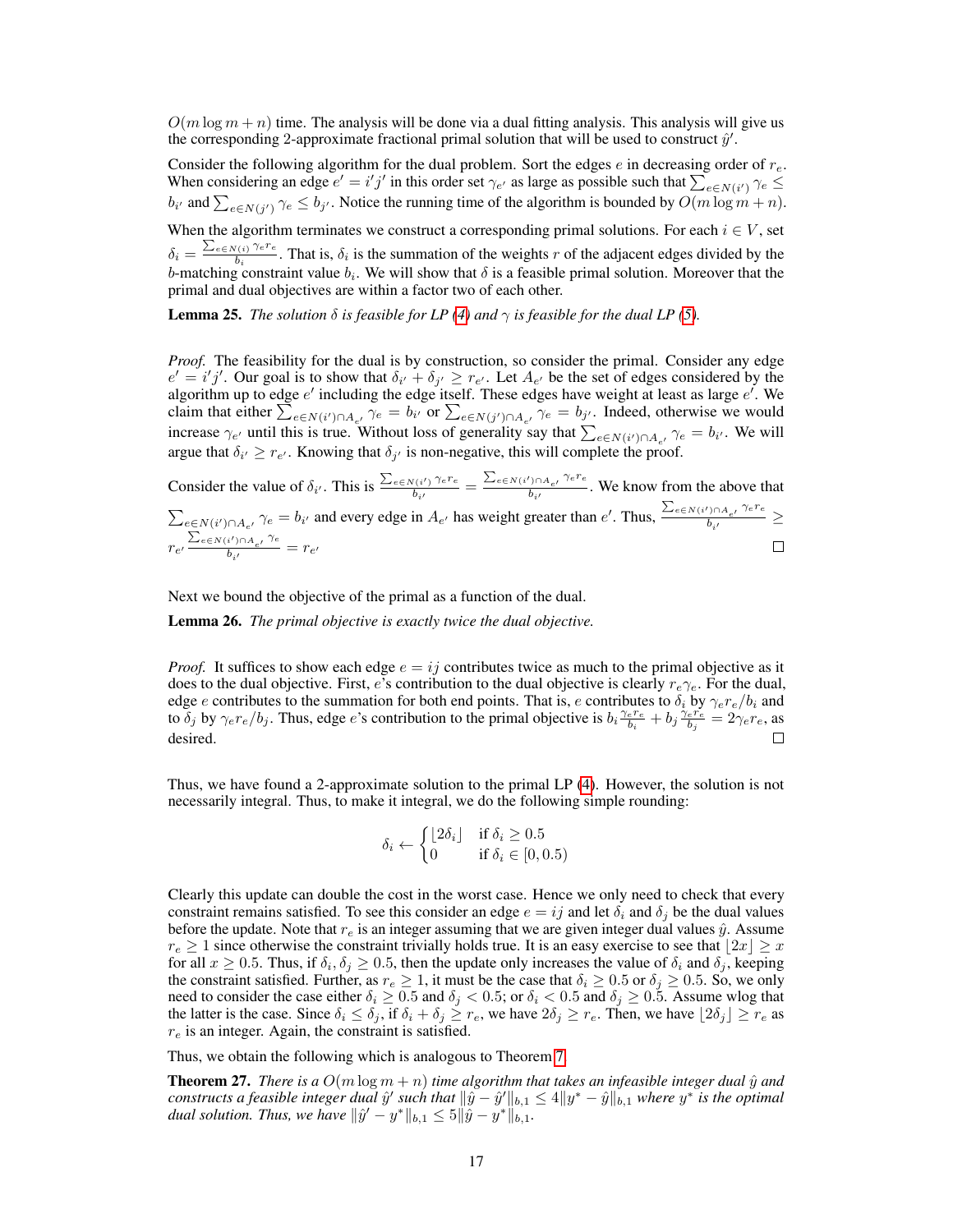#### 5.2 Converting a Feasible Dual Solution to an Optimal Primal Solution

Now we consider taking a feasible dual  $y$  and moving to an optimal solution for the  $b$ -matching problem. The algorithm we use is a simple primal-dual scheme that generalizes Algorithm [2.](#page-7-2) See Algorithm [3](#page-17-0) for details. Below we give a brief analysis of this algorithm. The objective is to establish a running time in terms of the following distance  $||y^* - y||_{b,1} = \sum_i b_i |y_i^* - y_i|$ . One can view this distance as the  $\ell_1$  norm distance where each coordinate axis is given a different level of importance by the  $b_i$  values.

Algorithm 3 Simple Primal-Dual Scheme for MWBM

<span id="page-17-0"></span>1: procedure MWBM-PRIMALDUAL $(G = (V, E), c, y)$ 2:  $E' \leftarrow \{ij \in E \mid y_i + y_j = c_{ij} \}$   $\triangleright$  Set of tight edges in the dual 3:  $G' \leftarrow (L \cup R \cup \{s, t\}, E' \cup \{si \mid i \in L\} \cup \{jt \mid j \in R\})$  b Network of tight edges 4:  $\forall e \in E(G') \text{ s.t. } e = si \text{ or } e = it, u_e \leftarrow b_i$ 5:  $u_e \leftarrow \infty$  for all other edges of  $G'$ 6:  $f$  ← Maximum  $s - t$  flow in  $G'$  with capacities u 7: while Value of  $f$  is  $\langle \sum_{i \in L} b_i \mathbf{d} \mathbf{o} \rangle$ 8: Find a set  $S \subseteq L$  such that  $\sum_{i \in S} b_i > \sum_{j \in \Gamma(S)}$  $\triangleright$  Exists by Lemma [28](#page-17-1)  $\triangleright$  Can be found in  $O(m + n)$  time 9:  $\epsilon \leftarrow \min_{i \in S, j \in R \setminus \Gamma(S)} \{c_{ij} - y_i - y_j\}$ 10:  $\forall i \in S, y_i \leftarrow y_i + \epsilon$ 11:  $\forall j \in \Gamma(S), y_j \leftarrow y_j - \epsilon$ 12: Update  $E', \check{G}', u$ 13:  $f$  ← Maximum  $s - t$  flow in  $G'$  with capacities u 14:  $x \leftarrow f$  restricted to edges of G 15: Return x

First we consider the correctness of the algorithm. As before, we need to show that the update rule is well defined. The following is a well known generalization of Hall's theorem, showing that line 8 is well defined. Further, the step can be implemented efficiently given  $f$ . The proof closely follows that of Proposition [8](#page-7-3) – the only difference is factoring b in the matching size and vertex cover size.

<span id="page-17-1"></span>**Proposition 28.** Let G' be the flow network defined in Algorithm [3](#page-17-0) with capacities  $\rho$  and let f be the  $maximum\ s-t$  flow in  $G'$  if the value of  $f$  is less than  $\sum_{i\in L}b_i$ P *then there exists* S ⊆ L *such that*  $\sum_{i \in S} b_i > \sum_{j \in \Gamma(S)} b_j$ *. Further, such S can be found in*  $O(m + n)$  *time.* 

The following is analogous to Proposition [9](#page-7-4) in Section [3.](#page-4-0)

**Proposition 29.** Let y be dual feasible and suppose that  $S \subseteq L$  with  $\sum_{i \in S} b_i > \sum_{j \in \Gamma(S)} b_j$  in G'. *Let*  $\epsilon = \min_{i \in S, j \in R \setminus \Gamma(S)} \{c_{ij} - y_i - y_j\}$ *. Then as long as c and y are integers we have*  $\epsilon \geq 1$ *.* 

Additionally, we need to establish that  $y$  remains feasible throughout the execution of the algorithm. This is nearly identical to the corresponding lemma in Section [3](#page-4-0) so we state it as the following lemma without proof.

<span id="page-17-2"></span>Lemma 30. *If Algorithm [3](#page-17-0) is given an initial dual feasible* y*, then* y *remains dual feasible throughout its execution.*

The above statements can be combined to give the following theorem.

Theorem 31. *There exists an algorithm for minimum weight perfect* b*-matching in bipartite graphs* which runs in time  $O(nm||y^* - y||_{b,1})$ , where  $y^*$  is an optimal dual solution and y is the initial dual *feasible solution passed to the algorithm.*

*Proof.* The correctness of the algorithm is implied by Lemma [30](#page-17-2) and the fact that the flow network  $G'$  ensures that the resulting solution x that it finds satisfies complementary slackness with y. Thus we just need to establish the running time.

Note that it suffices to bound the number of iterations in terms of  $O(||y^* - y||_{b,1})$  since the most costly step of each iteration is finding the maximum flow in the network  $G'$ , which can be done in time  $O(nm)$ . The two propositions above state that the net increase in the dual objective is always at least 1, and so the number of iterations is at most  $\sum_i b_i y_i^* - \sum_i b_i y_i \le \sum_i b_i ||y_i^* - y_i|| = ||y^* - y||_{b,1}$ .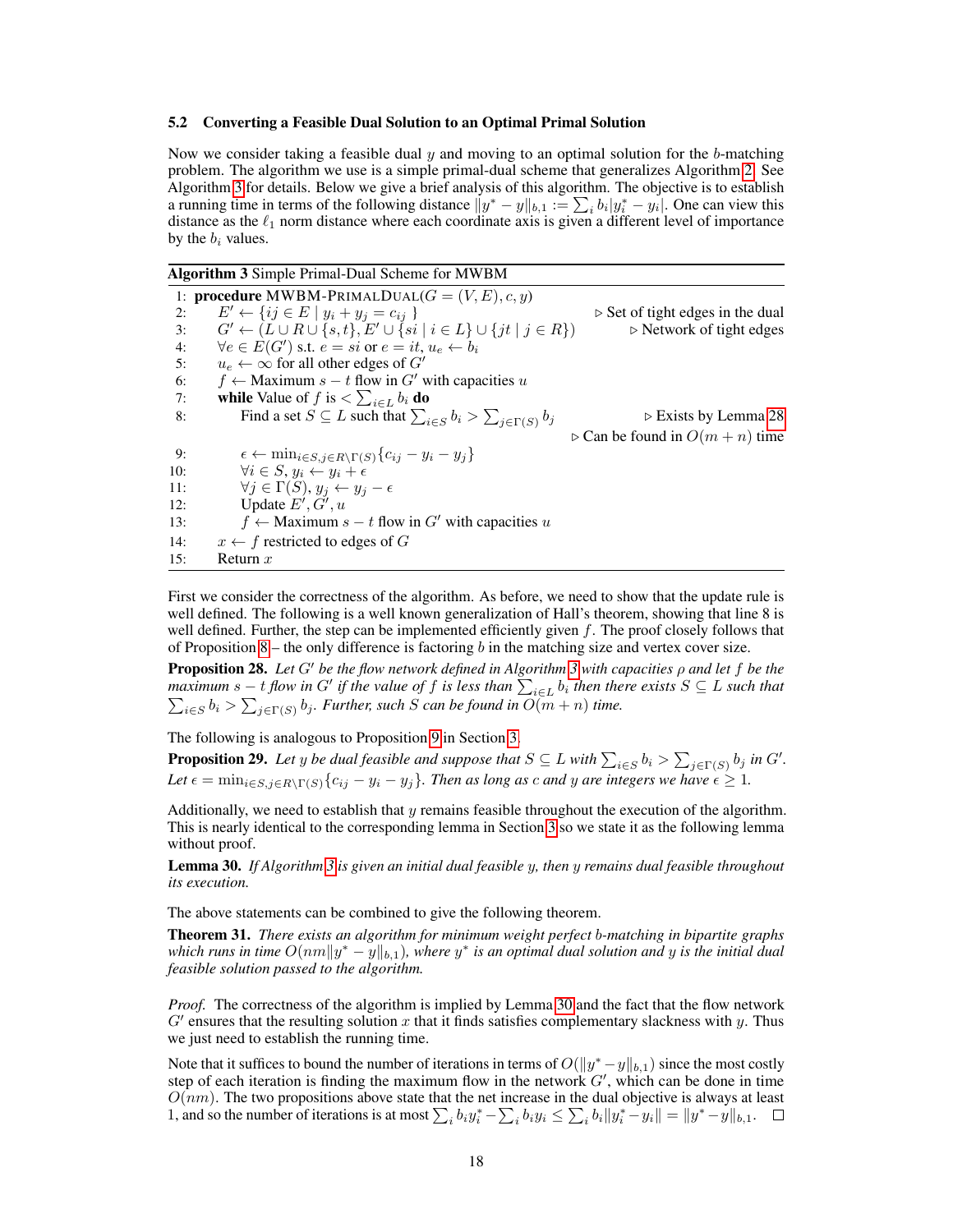This theorem, combined with Theorem [27,](#page-16-0) gives Theorem [24,](#page-14-4) as desired.

#### 5.3 Learning the Dual Prices

In this section we extend the results from Section [3.3](#page-8-1) to the case of b-matching. As before, we consider a graph with fixed demands b and an unknown distribution  $D$  over the edge costs c. We are interested in learning a fixed set of prices y which is in some sense best for this distribution. Since the running time of the algorithms we consider depends on  $||y^* - y||_{b,1}$  it is natural to choose this as our loss function with respect to the learning task. Thus we define  $L_b(y, c) = ||y - y^*(c)||_{b,1}$ , where again  $y^*(c)$  is a fixed optimal dual vector for costs c. Our goal is to perform well against the best choice for the distribution. Formally, let  $y^* := \arg \min_y \mathbb{E}_{c \sim \mathcal{D}}[L_b(y, c)]$ . Additionally, let C be a bound on the edge costs and  $B = \max_{i \in V} b_i$  be a bound on the demands. We have the following result which is analogous to Theorem [14.](#page-9-0)

**Theorem 32.** *There is an algorithm that after*  $s = O\left(\left(\frac{nCB}{\epsilon}\right)^2(n\log n + \log(1/\rho)\right)$  *samples*  $r$ eturns integer dual values  $\hat{y}$  such that  $\mathbb{E}_{c\sim\mathcal{D}}[L_b(\hat{y},c)]\leq\mathbb{E}_{c\sim\mathcal{D}}[L(y^*,c]+\epsilon$  with probability at least 1 − ρ*. The algorithm runs in time polynomial in* n, m *and* s*.*

At a high level, we can prove this theorem by again applying Theorem [16](#page-9-1) and Corollary [17.](#page-10-3) To do this we define the following family of functions  $\mathcal{H}_b = \{g_y \mid y \in \mathbb{R}^V\}$  where  $g_y = ||y - y^*(c)||_{b,1}$ . We need to verify the following: (1) the range of these functions are bounded in  $[0, H]$  for some  $H = O(nCB)$ , (2) minimizing the empirical loss can be done efficiently, and (3) the pseudodimension of  $\mathcal{H}_b$  is bounded by  $O(n \log n)$ . Applying similar arguments as in Sections [3.3.2](#page-11-0) and [3.3.3](#page-11-1) give us the first two points. Here we focus on the last point, bounding the pseudo-dimension.

Note that for  $b \in \mathbb{R}_+^n$ ,  $\|\cdot\|_{b,1}$  is a norm. Intuitively, the geometry induced by  $\|\cdot\|_{b,1}$  is the same as the geometry induced by  $\|\cdot\|_1$  except some axes are stretched by an appropriate amount. This should imply that the functions in  $\mathcal{H}_b$  should not be more complicated than the functions in H. We make this intuition more formal by arguing that we can map from one setting to the other while preserving membership in the respective balls induced by these norms. The following key lemma will imply that the pseudo-dimension of  $\mathcal{H}_b$  is no larger than the pseudo-dimension of  $\mathcal{H}$ .

<span id="page-18-1"></span>**Lemma 33.** Let  $B_{b,1}(x,r) = \{y \mid ||x-y||_{b,1} \leq r\}$  and  $B_1(x,r) = \{y \mid ||x-y||_1 \leq r\}$  be the balls *of radius r under each norm, respectively. There is a mapping*  $\phi : \mathbb{R}^n \to \mathbb{R}^n$  *such that*  $y \in B_{b,1}(x,r)$ *if and only if*  $\phi(y) \in B_1(\phi(x), r)$ *.* 

*Proof.* Define  $\phi(y)_i = b_i y_i$  for  $i = 1, 2, ..., n$ . Now we have the following which implies the lemma.

$$
||x - y||_{b,1} = \sum_{i} b_i |x_i - y_i| = \sum_{i} |b_i x_i - b_i y_i|
$$
  
=  $||\phi(x) - \phi(y)||_1$ 

Thus one of these is at most  $r$  if and only if the other is.

Now define the family of functions  $\mathcal{H}_{b,n} = \{f_y : \mathbb{R}^n \to \mathbb{R} \mid y \in \mathbb{R}^n, f_y(x) = ||y - x||_{b,1}\}$ , we have the following which is analogous to Lemma [18.](#page-10-0)

<span id="page-18-0"></span>**Lemma 34.** *The pseudo-dimension of*  $\mathcal{H}_b$  *is at most the pseudo-dimension of*  $\mathcal{H}_{b,n}$ 

*Proof.* Nearly identical to that of Lemma [18](#page-10-0) but with  $\|\cdot\|_1$  replaced with  $\|\cdot\|_{b,1}$ .

We can now prove that the pseudo-dimension of  $\mathcal{H}_b$  is bounded by  $O(n \log n)$ .

**Lemma 35.** *The pseudo-dimension of*  $\mathcal{H}_b$  *is at most*  $O(n \log n)$ *.* 

*Proof.* By Lemma [34](#page-18-0) we have that the pseudo-dimension of  $\mathcal{H}_b$  is at most  $\mathcal{H}_{b,n}$ . We now show that the pseudo-dimension of  $\mathcal{H}_{b,n}$  is at most the pseudo-dimension of  $\mathcal{H}_n$  using Lemma [33.](#page-18-1) Let  $x^1, \ldots, x^k \in \mathbb{R}^n$  be given. Now consider  $y^j = \phi(x^j)$  for  $j = 1, \ldots, k$ . By Lemma [33](#page-18-1) we can see that  $x^1, \ldots, x^k$  are shattered by  $\mathcal{H}_{b,n}$  if and only if  $y^1, \ldots, y^k$  are shattered by  $\mathcal{H}_n$ . Thus the pseudo-dimension of  $\mathcal{H}_{b,n}$  is at most  $\mathcal{H}_n$  and then the lemma follows by Theorem [19.](#page-10-2)  $\Box$ 

 $\Box$ 

 $\Box$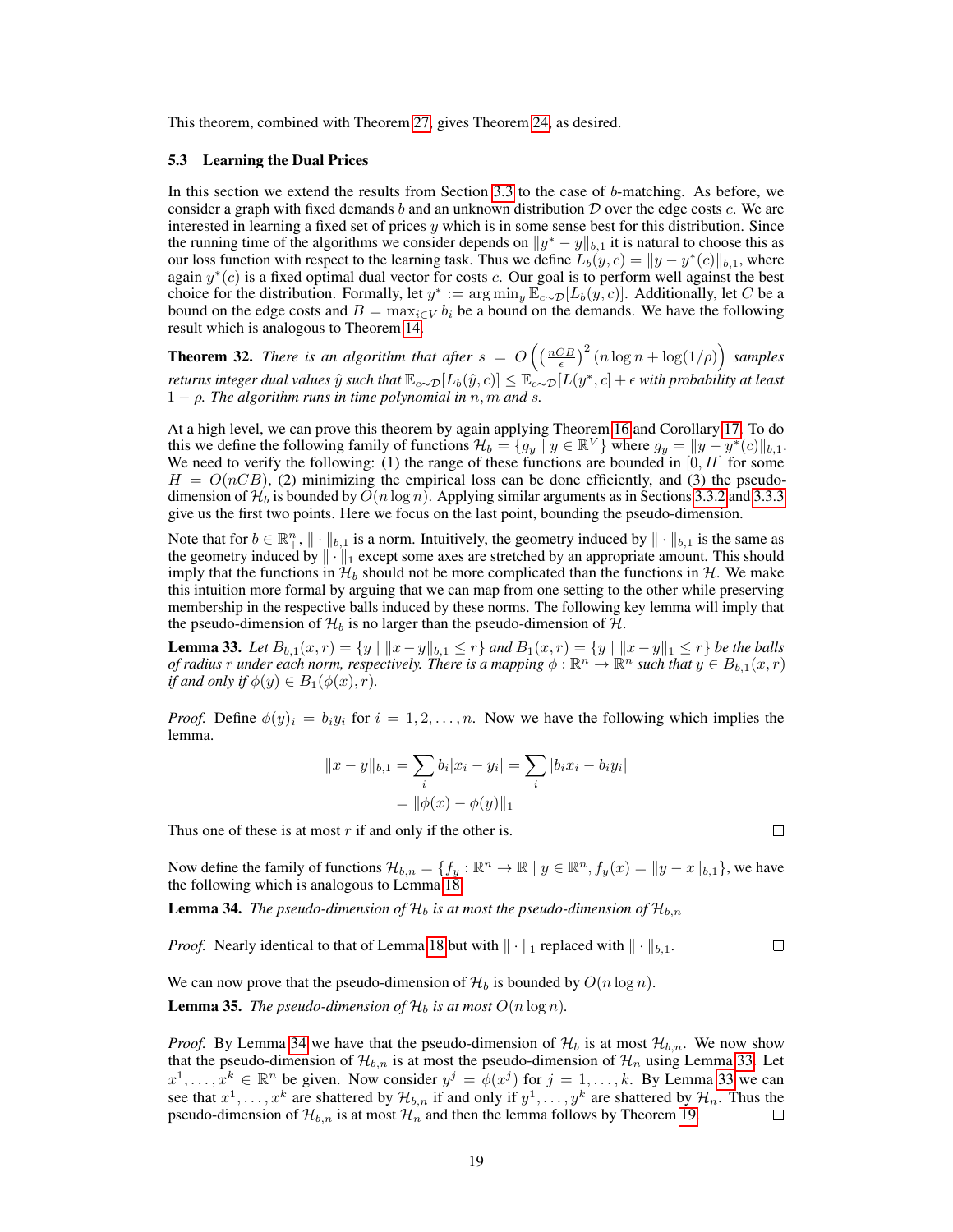## 6 Conclusion and Future Work

In this work we showed how to use learned predictions to warm-start primal-dual algorithms for weighted matching problems to improve their running times. We identified three key challenges of feasibility, learnability and optimization, for any such scheme, and showed that by working in the dual space we could give rigorous performance guarantees for each. Finally, we showed that our proposed methods are not only simpler, but also more efficient in practice.

An immediate avenue for future work is to extend these results to other combinatorial optimization problems. The key ingredient is identifying an appropriate intermediate representation: it must be simple enough to be learnable with small sample complexity, yet sophisticated enough to capture the underlying structure of the problem at hand.

# Acknowledgments and Disclosure of Funding

Michael Dinitz was supported in part by NSF grant CCF-1909111. Sungjin Im was supported in part by NSF grants CCF-1617653 and CCF-1844939. Thomas Lavastida and Benjamin Moseley were supported in part by NSF grants CCF-1824303, CCF-1845146, CCF-1733873 and CMMI-1938909. Benjamin Moseley was additionally supported in part by a Google Research Award, an Infor Research Award, and a Carnegie Bosch Junior Faculty Chair.

# **References**

- <span id="page-19-2"></span>[1] Anders Aamand, Piotr Indyk, and Ali Vakilian. (learned) frequency estimation algorithms under zipfian distribution. *arXiv preprint arXiv:1908.05198*, 2019.
- <span id="page-19-1"></span>[2] Keerti Anand, Rong Ge, and Debmalya Panigrahi. Customizing ML predictions for online algorithms. In *Proceedings of the 37th International Conference on Machine Learning, ICML 2020, 13-18 July 2020, Virtual Event*, volume 119 of *Proceedings of Machine Learning Research*, pages 303–313. PMLR, 2020. URL [http://proceedings.mlr.press/v119/anand20a.](http://proceedings.mlr.press/v119/anand20a.html) [html](http://proceedings.mlr.press/v119/anand20a.html).
- <span id="page-19-6"></span>[3] Martin Anthony and Peter L Bartlett. *Neural network learning: Theoretical foundations*. cambridge university press, 2009.
- <span id="page-19-0"></span>[4] Antonios Antoniadis, Themis Gouleakis, Pieter Kleer, and Pavel Kolev. Secretary and online matching problems with machine learned advice. In Hugo Larochelle, Marc'Aurelio Ranzato, Raia Hadsell, Maria-Florina Balcan, and Hsuan-Tien Lin, editors, *Advances in Neural Information Processing Systems 33: Annual Conference on Neural Information Processing Systems 2020, NeurIPS 2020, December 6-12, 2020, virtual*, 2020. URL [https://proceedings.neurips.](https://proceedings.neurips.cc/paper/2020/hash/5a378f8490c8d6af8647a753812f6e31-Abstract.html) [cc/paper/2020/hash/5a378f8490c8d6af8647a753812f6e31-Abstract.html](https://proceedings.neurips.cc/paper/2020/hash/5a378f8490c8d6af8647a753812f6e31-Abstract.html).
- <span id="page-19-4"></span>[5] Maria-Florina Balcan, Travis Dick, Tuomas Sandholm, and Ellen Vitercik. Learning to branch. In Jennifer G. Dy and Andreas Krause, editors, *Proceedings of the 35th International Conference on Machine Learning, ICML 2018, Stockholmsmässan, Stockholm, Sweden, July 10-15, 2018*, volume 80 of *Proceedings of Machine Learning Research*, pages 353–362. PMLR, 2018. URL <http://proceedings.mlr.press/v80/balcan18a.html>.
- <span id="page-19-3"></span>[6] Maria-Florina Balcan, Travis Dick, and Ellen Vitercik. Dispersion for data-driven algorithm design, online learning, and private optimization. In Mikkel Thorup, editor, *59th IEEE Annual Symposium on Foundations of Computer Science, FOCS 2018, Paris, France, October 7-9, 2018*, pages 603–614. IEEE Computer Society, 2018. doi: 10.1109/FOCS.2018.00064. URL <https://doi.org/10.1109/FOCS.2018.00064>.
- <span id="page-19-5"></span>[7] Maria-Florina Balcan, Travis Dick, and Colin White. Data-driven clustering via parameterized lloyd's families. In Samy Bengio, Hanna M. Wallach, Hugo Larochelle, Kristen Grauman, Nicolò Cesa-Bianchi, and Roman Garnett, editors, *Advances in Neural Information Processing Systems 31: Annual Conference on Neural Information Processing Systems 2018, NeurIPS 2018, 3-8 December 2018, Montréal, Canada*, pages 10664–10674, 2018.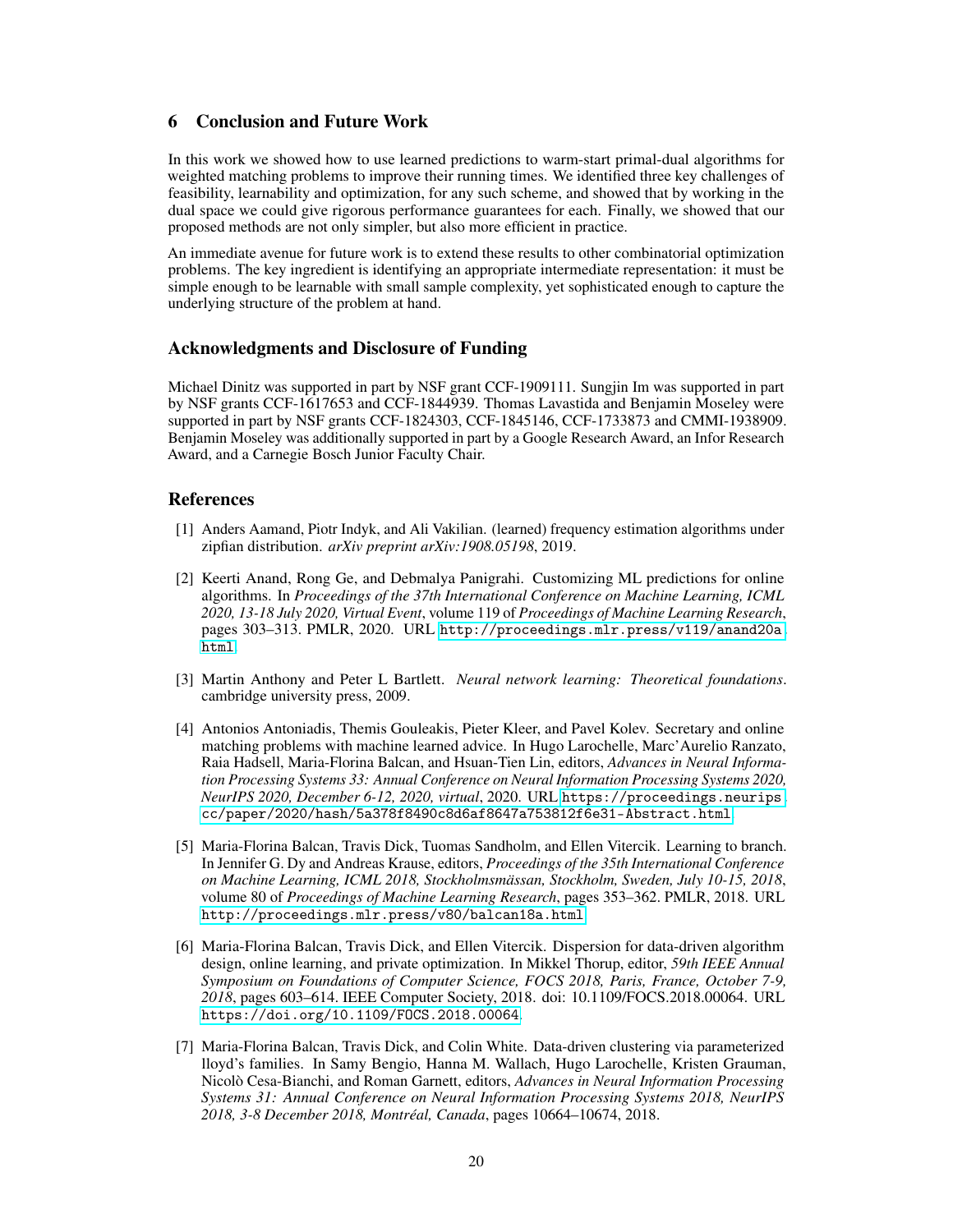- <span id="page-20-8"></span>[8] Maria-Florina Balcan, Dan F. DeBlasio, Travis Dick, Carl Kingsford, Tuomas Sandholm, and Ellen Vitercik. How much data is sufficient to learn high-performing algorithms? *CoRR*, abs/1908.02894, 2019. URL <http://arxiv.org/abs/1908.02894>.
- <span id="page-20-1"></span>[9] Étienne Bamas, Andreas Maggiori, and Ola Svensson. The primal-dual method for learning augmented algorithms. In Hugo Larochelle, Marc'Aurelio Ranzato, Raia Hadsell, Maria-Florina Balcan, and Hsuan-Tien Lin, editors, *Advances in Neural Information Processing Systems 33: Annual Conference on Neural Information Processing Systems 2020, NeurIPS 2020, December 6-12, 2020, virtual*, 2020. URL [https://proceedings.neurips.cc/paper/2020/hash/](https://proceedings.neurips.cc/paper/2020/hash/e834cb114d33f729dbc9c7fb0c6bb607-Abstract.html) [e834cb114d33f729dbc9c7fb0c6bb607-Abstract.html](https://proceedings.neurips.cc/paper/2020/hash/e834cb114d33f729dbc9c7fb0c6bb607-Abstract.html).
- <span id="page-20-13"></span>[10] Rajen Bhatt and Abhinav Dhall. Skin segmentation dataset, uci machine learning repository, 2012.
- <span id="page-20-10"></span>[11] Sayan Bhattacharya, Monika Henzinger, and Danupon Nanongkai. *New Deterministic Approximation Algorithms for Fully Dynamic Matching*, page 398–411. Association for Computing Machinery, New York, NY, USA, 2016. ISBN 9781450341325. URL [https:](https://doi.org/10.1145/2897518.2897568) [//doi.org/10.1145/2897518.2897568](https://doi.org/10.1145/2897518.2897568).
- <span id="page-20-12"></span>[12] Krisztian Buza. Feedback prediction for blogs. In Myra Spiliopoulou, Lars Schmidt-Thieme, and Ruth Janning, editors, *Data Analysis, Machine Learning and Knowledge Discovery*, pages 145–152, Cham, 2014. Springer International Publishing. ISBN 978-3-319-01595-8.
- <span id="page-20-9"></span>[13] Shuchi Chawla, Evangelia Gergatsouli, Yifeng Teng, Christos Tzamos, and Ruimin Zhang. Learning optimal search algorithms from data. *CoRR*, abs/1911.01632, 2019. URL [http:](http://arxiv.org/abs/1911.01632) [//arxiv.org/abs/1911.01632](http://arxiv.org/abs/1911.01632).
- <span id="page-20-7"></span>[14] Edith Cohen, Ofir Geri, and Rasmus Pagh. Composable sketches for functions of frequencies: Beyond the worst case. *CoRR*, abs/2004.04772, 2020. URL [https://arxiv.org/abs/2004.](https://arxiv.org/abs/2004.04772) [04772](https://arxiv.org/abs/2004.04772).
- <span id="page-20-6"></span>[15] Samuel I. Daitch and Daniel A. Spielman. Faster approximate lossy generalized flow via interior point algorithms. In Cynthia Dwork, editor, *Proceedings of the 40th Annual ACM Symposium on Theory of Computing, Victoria, British Columbia, Canada, May 17-20, 2008*, pages 451–460. ACM, 2008. doi: 10.1145/1374376.1374441. URL [https://doi.org/10.1145/1374376.](https://doi.org/10.1145/1374376.1374441) [1374441](https://doi.org/10.1145/1374376.1374441).
- <span id="page-20-2"></span>[16] Nikhil R. Devanur and Thomas P. Hayes. The adwords problem: online keyword matching with budgeted bidders under random permutations. In *Proceedings 10th ACM Conference on Electronic Commerce (EC-2009), Stanford, California, USA, July 6–10, 2009*, pages 71–78, 2009.
- <span id="page-20-5"></span>[17] Efim A Dinic. Algorithm for solution of a problem of maximum flow in networks with power estimation. In *Soviet Math. Doklady*, volume 11, pages 1277–1280, 1970.
- <span id="page-20-11"></span>[18] Doratha E. Drake and Stefan Hougardy. A simple approximation algorithm for the weighted matching problem. *Inf. Process. Lett.*, 85(4):211–213, 2003. doi: 10.1016/S0020-0190(02) 00393-9. URL [https://doi.org/10.1016/S0020-0190\(02\)00393-9](https://doi.org/10.1016/S0020-0190(02)00393-9).
- <span id="page-20-14"></span>[19] Dheeru Dua and Casey Graff. UCI machine learning repository, 2017. URL [http://archive.](http://archive.ics.uci.edu/ml) [ics.uci.edu/ml](http://archive.ics.uci.edu/ml).
- <span id="page-20-4"></span>[20] Ran Duan and Seth Pettie. Linear-time approximation for maximum weight matching. *J. ACM*, 61(1):1: 1–1: 23, 2014. doi: 10.1145/2529989. URL <https://doi.org/10.1145/2529989>.
- <span id="page-20-3"></span>[21] Ran Duan and Hsin - Hao Su. A scaling algorithm for maximum weight matching in bipartite graphs. In Yuval Rabani, editor, *Proceedings of the Twenty-Third Annual ACM-SIAM Symposium on Discrete Algorithms, SODA 2012, Kyoto, Japan, January 17-19, 2012*, pages 1413–1424. SIAM, 2012. doi: 10.1137/1.9781611973099.111. URL [https://doi.org/10.1137/1.](https://doi.org/10.1137/1.9781611973099.111) [9781611973099.111](https://doi.org/10.1137/1.9781611973099.111).
- <span id="page-20-0"></span>[22] Paul Dütting, Silvio Lattanzi, Renato Paes Leme, and Sergei Vassilvitskii. Secretaries with advice. *CoRR*, abs/2011.06726, 2020. URL <https://arxiv.org/abs/2011.06726>.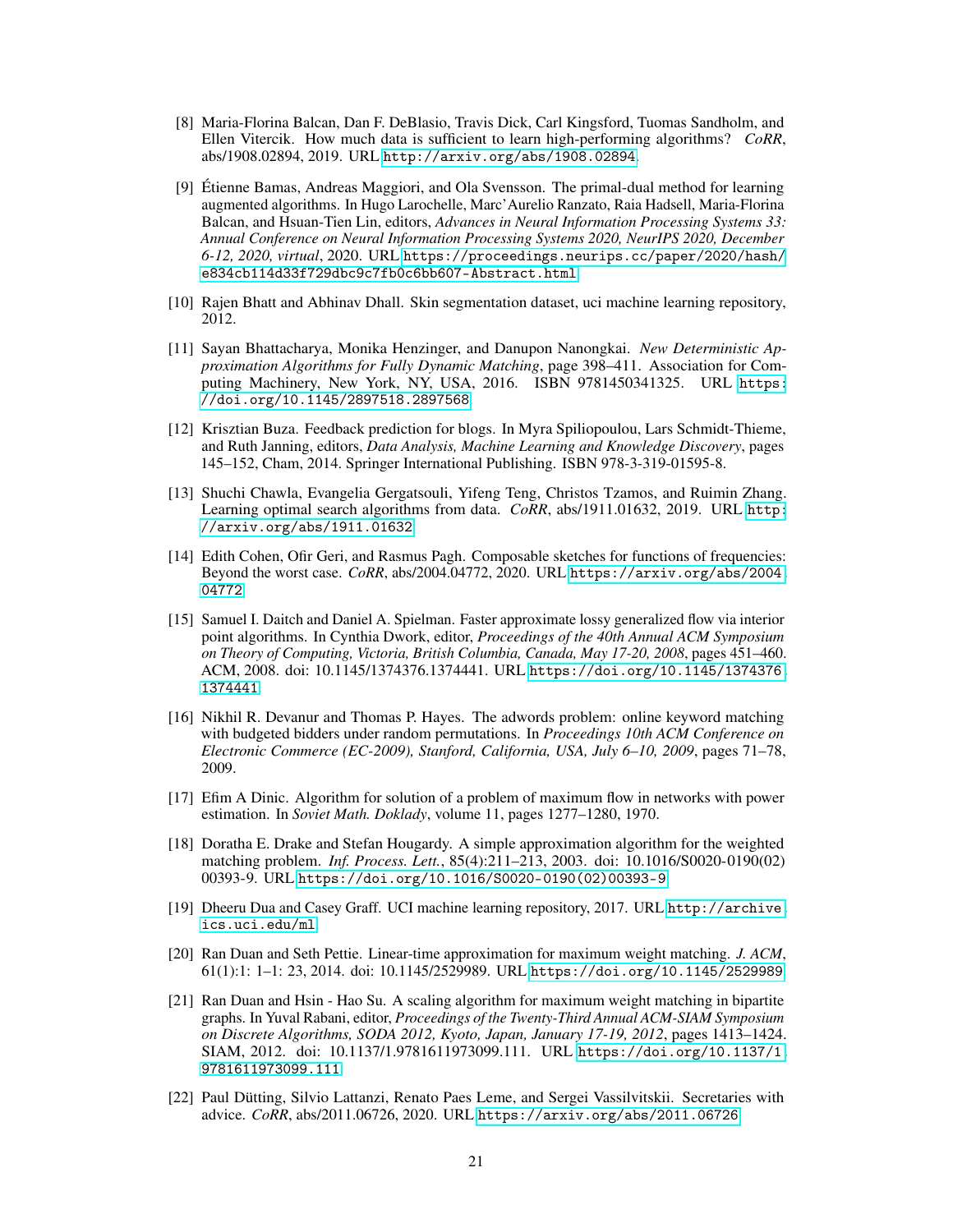- <span id="page-21-6"></span>[23] Harold N. Gabow. A scaling algorithm for weighted matching on general graphs. In *26th Annual Symposium on Foundations of Computer Science, Portland, Oregon, USA, 21-23 October 1985*, pages 90–100. IEEE Computer Society, 1985. doi: 10.1109/SFCS.1985.3. URL [https:](https://doi.org/10.1109/SFCS.1985.3) [//doi.org/10.1109/SFCS.1985.3](https://doi.org/10.1109/SFCS.1985.3).
- <span id="page-21-5"></span>[24] Andrew V. Goldberg and Robert Kennedy. Global price updates help. *SIAM J. Discret. Math.*, 10(4):551–572, 1997. doi: 10.1137/S0895480194281185. URL [https://doi.org/10.1137/](https://doi.org/10.1137/S0895480194281185) [S0895480194281185](https://doi.org/10.1137/S0895480194281185).
- <span id="page-21-4"></span>[25] Jacek Gondzio. Warm start of the primal-dual method applied in the cutting-plane scheme. *Math. Program.*, 83:125–143, 1998. doi: 10.1007/BF02680554. URL [https://doi.org/10.](https://doi.org/10.1007/BF02680554) [1007/BF02680554](https://doi.org/10.1007/BF02680554).
- <span id="page-21-3"></span>[26] Jacek Gondzio and Pablo González-Brevis. A new warmstarting strategy for the primaldual column generation method. *Math. Program.*, 152(1-2):113–146, 2015. doi: 10.1007/ s10107-014-0779-8. URL <https://doi.org/10.1007/s10107-014-0779-8>.
- <span id="page-21-14"></span>[27] Google Cloud Platform. <https://cloud.google.com/>.
- <span id="page-21-11"></span>[28] Rishi Gupta and Tim Roughgarden. A PAC approach to application-specific algorithm selection. *SIAM J. Comput.*, 46(3):992–1017, 2017. doi: 10.1137/15M1050276. URL [https://doi.](https://doi.org/10.1137/15M1050276) [org/10.1137/15M1050276](https://doi.org/10.1137/15M1050276).
- <span id="page-21-12"></span>[29] John E. Hopcroft and Richard M. Karp. An  $n^{5/2}$ -algorithm for maximum matchings in bipartite graphs. *SIAM Journal on Computing*, 2(4):225–231, 1973. doi: 10.1137/0202019. URL <https://doi.org/10.1137/0202019>.
- <span id="page-21-8"></span>[30] John E Hopcroft and Richard M Karp. An nˆ5/2 algorithm for maximum matchings in bipartite graphs. *SIAM Journal on computing*, 2(4):225–231, 1973.
- <span id="page-21-10"></span>[31] Chen-Yu Hsu, Piotr Indyk, Dina Katabi, and Ali Vakilian. Learning-based frequency estimation algorithms. In *7th International Conference on Learning Representations*, 2019.
- <span id="page-21-0"></span>[32] Zhihao Jiang, Debmalya Panigrahi, and Kevin Sun. Online algorithms for weighted paging with predictions. In Artur Czumaj, Anuj Dawar, and Emanuela Merelli, editors, *47th International Colloquium on Automata, Languages, and Programming, ICALP 2020, July 8-11, 2020, Saarbrücken, Germany (Virtual Conference)*, volume 168 of *LIPIcs*, pages 69:1–69:18. Schloss Dagstuhl - Leibniz-Zentrum für Informatik, 2020. doi: 10.4230/LIPIcs.ICALP.2020.69. URL <https://doi.org/10.4230/LIPIcs.ICALP.2020.69>.
- <span id="page-21-7"></span>[33] Alexander V Karzanov. On finding maximum flows in networks with special structure and some applications. *Matematicheskie Voprosy Upravleniya Proizvodstvom*, 5:81–94, 1973.
- <span id="page-21-13"></span>[34] V. King, S. Rao, and R. Tarjan. A faster deterministic maximum flow algorithm. *Journal of Algorithms*, 17(3):447 – 474, 1994. ISSN 0196-6774. doi: https://doi.org/10.1006/jagm.1994.1044. URL <http://www.sciencedirect.com/science/article/pii/S0196677484710443>.
- <span id="page-21-2"></span>[35] Tim Kraska, Alex Beutel, Ed H Chi, Jeffrey Dean, and Neoklis Polyzotis. The case for learned index structures. In *Proceedings of the 2018 International Conference on Management of Data*, pages 489–504. ACM, 2018.
- <span id="page-21-1"></span>[36] Silvio Lattanzi, Thomas Lavastida, Benjamin Moseley, and Sergei Vassilvitskii. Online scheduling via learned weights. In Shuchi Chawla, editor, *Proceedings of the 2020 ACM-SIAM Symposium on Discrete Algorithms, SODA 2020, Salt Lake City, UT, USA, January 5-8, 2020*, pages 1859–1877. SIAM, 2020. doi: 10.1137/1.9781611975994.114. URL <https://doi.org/10.1137/1.9781611975994.114>.
- <span id="page-21-9"></span>[37] Yin Tat Lee and Aaron Sidford. Path finding methods for linear programming: Solving linear programs in o (vrank) iterations and faster algorithms for maximum flow. In *55th IEEE Annual Symposium on Foundations of Computer Science, FOCS 2014, Philadelphia, PA, USA, October 18-21, 2014*, pages 424–433. IEEE Computer Society, 2014. doi: 10.1109/FOCS.2014.52. URL <https://doi.org/10.1109/FOCS.2014.52>.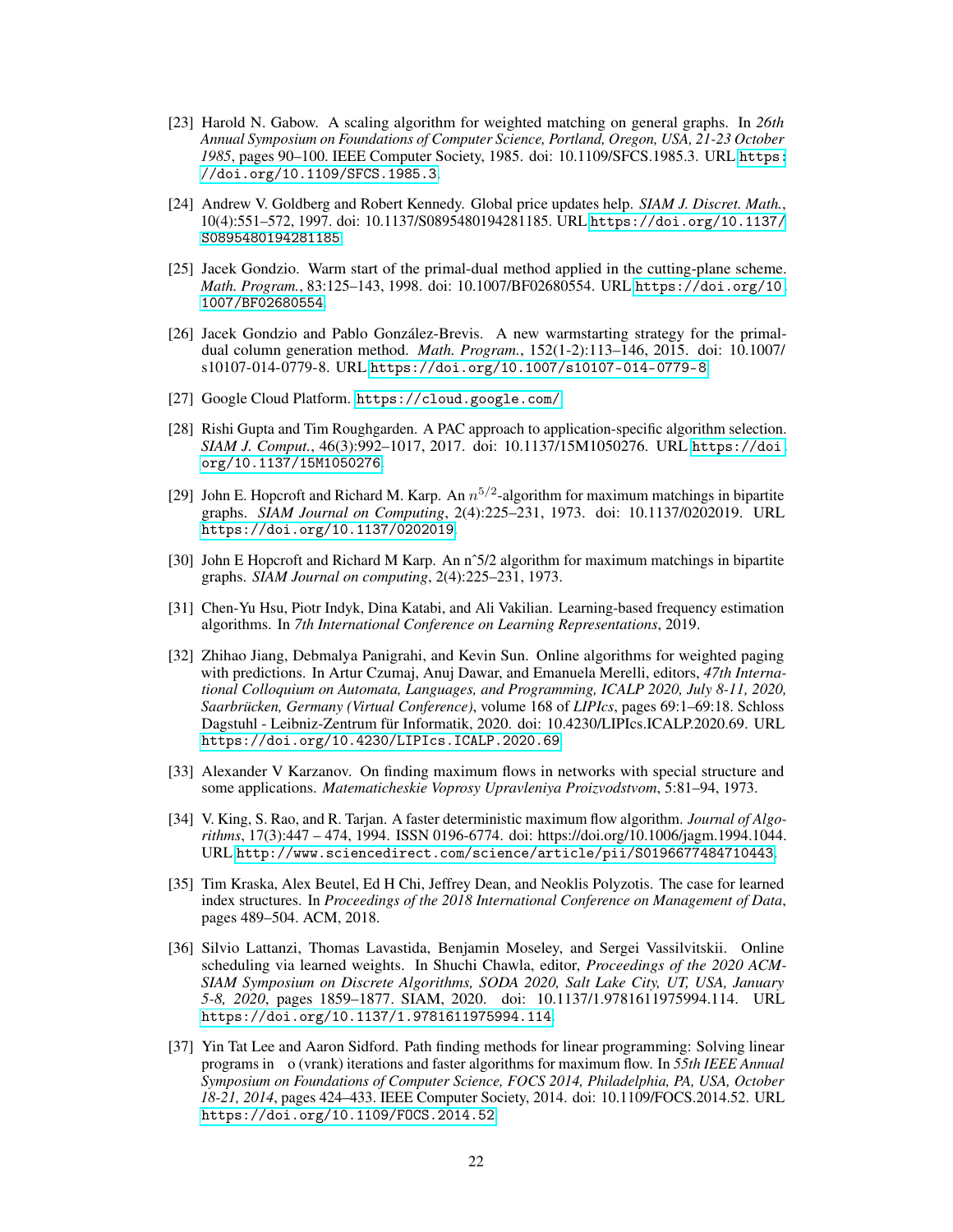- <span id="page-22-2"></span>[38] Thodoris Lykouris and Sergei Vassilvitskii. Competitive caching with machine learned advice. In *Proceedings of the 35th International Conference on Machine Learning, ICML 2018, Stockholmsmässan, Stockholm, Sweden, July 10-15, 2018*, pages 3302–3311, 2018.
- <span id="page-22-9"></span>[39] Aranyak Mehta, Amin Saberi, Umesh V. Vazirani, and Vijay V. Vazirani. Adwords and generalized online matching. *J. ACM*, 54(5):22, 2007. doi: 10.1145/1284320.1284321. URL <https://doi.org/10.1145/1284320.1284321>.
- <span id="page-22-10"></span>[40] Michael Mitzenmacher. A model for learned bloom filters and optimizing by sandwiching. In *Advances in Neural Information Processing Systems*, pages 464–473, 2018.
- <span id="page-22-1"></span>[41] Michael Mitzenmacher and Sergei Vassilvitskii. Algorithms with predictions. *CoRR*, abs/2006.09123, 2020. URL <https://arxiv.org/abs/2006.09123>.
- <span id="page-22-15"></span>[42] Jamie H Morgenstern and Tim Roughgarden. On the pseudo-dimension of nearly optimal auctions. In C. Cortes, N. D. Lawrence, D. D. Lee, M. Sugiyama, and R. Garnett, editors, *Advances in Neural Information Processing Systems 28*, pages 136–144. Curran Associates, Inc., 2015. URL [http://papers.nips.cc/paper/](http://papers.nips.cc/paper/5766-on-the-pseudo-dimension-of-nearly-optimal-auctions.pdf) [5766-on-the-pseudo-dimension-of-nearly-optimal-auctions.pdf](http://papers.nips.cc/paper/5766-on-the-pseudo-dimension-of-nearly-optimal-auctions.pdf).
- <span id="page-22-5"></span>[43] Vinod Nair, Dj Dvijotham, Iain Dunning, and Oriol Vinyals. Learning fast optimizers for contextual stochastic integer programs. In Amir Globerson and Ricardo Silva, editors, *Proceedings of the Thirty-Fourth Conference on Uncertainty in Artificial Intelligence, UAI 2018, Monterey, California, USA, August 6-10, 2018*, pages 591–600. AUAI Press, 2018. URL <http://auai.org/uai2018/proceedings/papers/217.pdf>.
- <span id="page-22-8"></span>[44] James B. Orlin. A faster strongly polynomial minimum cost flow algorithm. *opera. Res.*, 41(2): 338–350, 1993. doi: 10.1287/opre.41.2.338. URL [https://doi.org/10.1287/opre.41.2.](https://doi.org/10.1287/opre.41.2.338) [338](https://doi.org/10.1287/opre.41.2.338).
- <span id="page-22-13"></span>[45] James B. Orlin. Max flows in o(nm) time, or better. In *Proceedings of the Forty-Fifth Annual ACM Symposium on Theory of Computing*, STOC '13, page 765–774, New York, NY, USA, 2013. Association for Computing Machinery. ISBN 9781450320290. doi: 10.1145/2488608.2488705. URL <https://doi.org/10.1145/2488608.2488705>.
- <span id="page-22-6"></span>[46] James B. Orlin and Ravindra K. Ahuja. New scaling algorithms for the assignment and minimum mean cycle problems. *math. Program.*, 54:41–56, 1992. doi: 10.1007/BF01586040. URL <https://doi.org/10.1007/BF01586040>.
- <span id="page-22-14"></span>[47] David Pollard. *Convergence of stochastic processes*. Springer Science & Business Media, 2012.
- <span id="page-22-4"></span>[48] Manish Purohit, Zoya Svitkina, and Ravi Kumar. Improving online algorithms via ml predictions. In *Advances in Neural Information Processing Systems*, pages 9661–9670, 2018.
- <span id="page-22-3"></span>[49] Dhruv Rohatgi. Near-optimal bounds for online caching with machine learned advice. In *Symposium on Discrete Algorithms (SODA)*, 2020.
- <span id="page-22-0"></span>[50] Tim Roughgarden. *Beyond the Worst-Case Analysis of Algorithms*. Cambridge University Press, 2020.
- <span id="page-22-12"></span>[51] Piotr Sankowski. Faster dynamic matchings and vertex connectivity. In *Proceedings of the Eighteenth Annual ACM-SIAM Symposium on Discrete Algorithms*, SODA '07, page 118–126, USA, 2007. Society for Industrial and Applied Mathematics. ISBN 9780898716245.
- <span id="page-22-11"></span>[52] Kapil Vaidya, Eric Knorr, Tim Kraska, and Michael Mitzenmacher. Partitioned learned bloom filter. *CoRR*, abs/2006.03176, 2020. URL <https://arxiv.org/abs/2006.03176>.
- <span id="page-22-7"></span>[53] Jan van den Brand, Yin-Tat Lee, Danupon Nanongkai, Richard Peng, Thatchaphol Saranurak, Aaron Sidford, Zhao Song, and Di Wang. Bipartite matching in nearly-linear time on moderately dense graphs. In *2020 IEEE 61st Annual Symposium on Foundations of Computer Science (FOCS)*, pages 919–930. IEEE, 2020.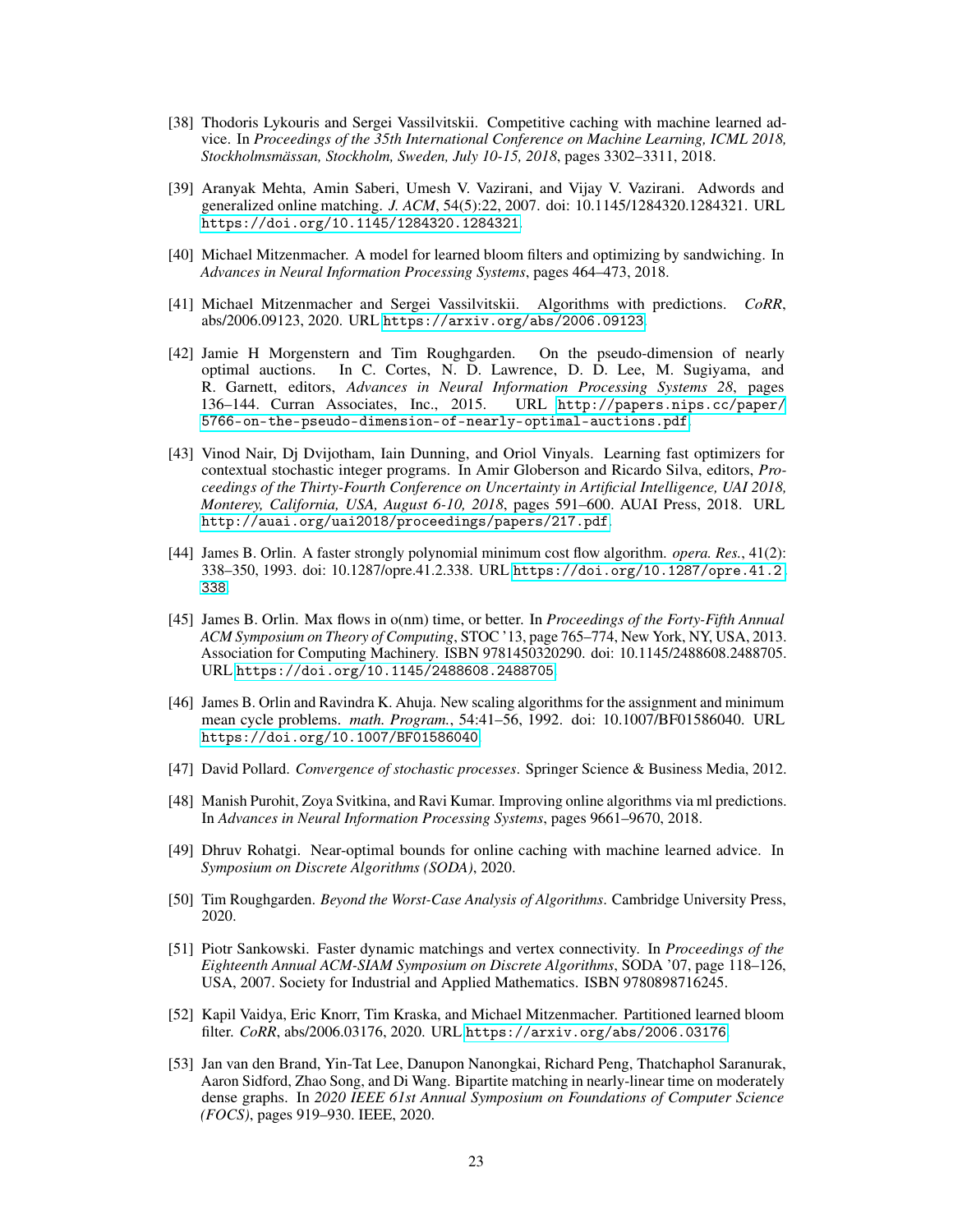- <span id="page-23-2"></span>[54] Jan van den Brand, Yin Tat Lee, Yang P Liu, Thatchaphol Saranurak, Aaron Sidford, Zhao Song, and Di Wang. Minimum cost flows, mdps, and  $\ell_1$ -regression in nearly linear time for dense instances. In *Proceedings of the 53rd Annual ACM SIGACT Symposium on Theory of Computing*, pages 859–869, 2021.
- <span id="page-23-1"></span>[55] Erik Vee, Sergei Vassilvitskii, and Jayavel Shanmugasundaram. Optimal online assignment with forecasts. In *Proceedings 11th ACM Conference on Electronic Commerce (EC-2010), Cambridge, Massachusetts, USA, June 7-11, 2010*, pages 109–118, 2010.
- <span id="page-23-0"></span>[56] Hiroshi Yamashita and Takahito Tanabe. A primal-dual exterior point method for nonlinear optimization. *SIAM Journal on Optimization*, 20(6):3335–3363, 2010. doi: 10.1137/060676970. URL <https://doi.org/10.1137/060676970>.

### Checklist

- 1. For all authors...
	- (a) Do the main claims made in the abstract and introduction accurately reflect the paper's contributions and scope? [Yes]
	- (b) Did you describe the limitations of your work? [Yes]
	- (c) Did you discuss any potential negative societal impacts of your work? [N/A] This work focuses on the efficiency of a classic combinatorial optimization problem.
	- (d) Have you read the ethics review guidelines and ensured that your paper conforms to them? [Yes]
- 2. If you are including theoretical results...
	- (a) Did you state the full set of assumptions of all theoretical results? [Yes]
	- (b) Did you include complete proofs of all theoretical results? [Yes] In the supplementary material.
- 3. If you ran experiments...
	- (a) Did you include the code, data, and instructions needed to reproduce the main experimental results (either in the supplemental material or as a URL)? [Yes]
	- (b) Did you specify all the training details (e.g., data splits, hyperparameters, how they were chosen)? [Yes]
	- (c) Did you report error bars (e.g., with respect to the random seed after running experiments multiple times)? [Yes]
	- (d) Did you include the total amount of compute and the type of resources used (e.g., type of GPUs, internal cluster, or cloud provider)? [N/A]
- 4. If you are using existing assets (e.g., code, data, models) or curating/releasing new assets... (a) If your work uses existing assets, did you cite the creators? [Yes]
	- (b) Did you mention the license of the assets? [N/A]
	- (c) Did you include any new assets either in the supplemental material or as a URL? [Yes]
	- (d) Did you discuss whether and how consent was obtained from people whose data you're using/curating? [N/A]
	- (e) Did you discuss whether the data you are using/curating contains personally identifiable information or offensive content? [N/A]
- 5. If you used crowdsourcing or conducted research with human subjects...
	- (a) Did you include the full text of instructions given to participants and screenshots, if applicable? [N/A]
	- (b) Did you describe any potential participant risks, with links to Institutional Review Board (IRB) approvals, if applicable? [N/A]
	- (c) Did you include the estimated hourly wage paid to participants and the total amount spent on participant compensation? [N/A]

## <span id="page-23-3"></span>A Additional Experimental Results

Here we present additional experimental results that were omitted from Section [4.](#page-12-1) First we present our results while looking at the running time as opposed to the number of primal dual iterations.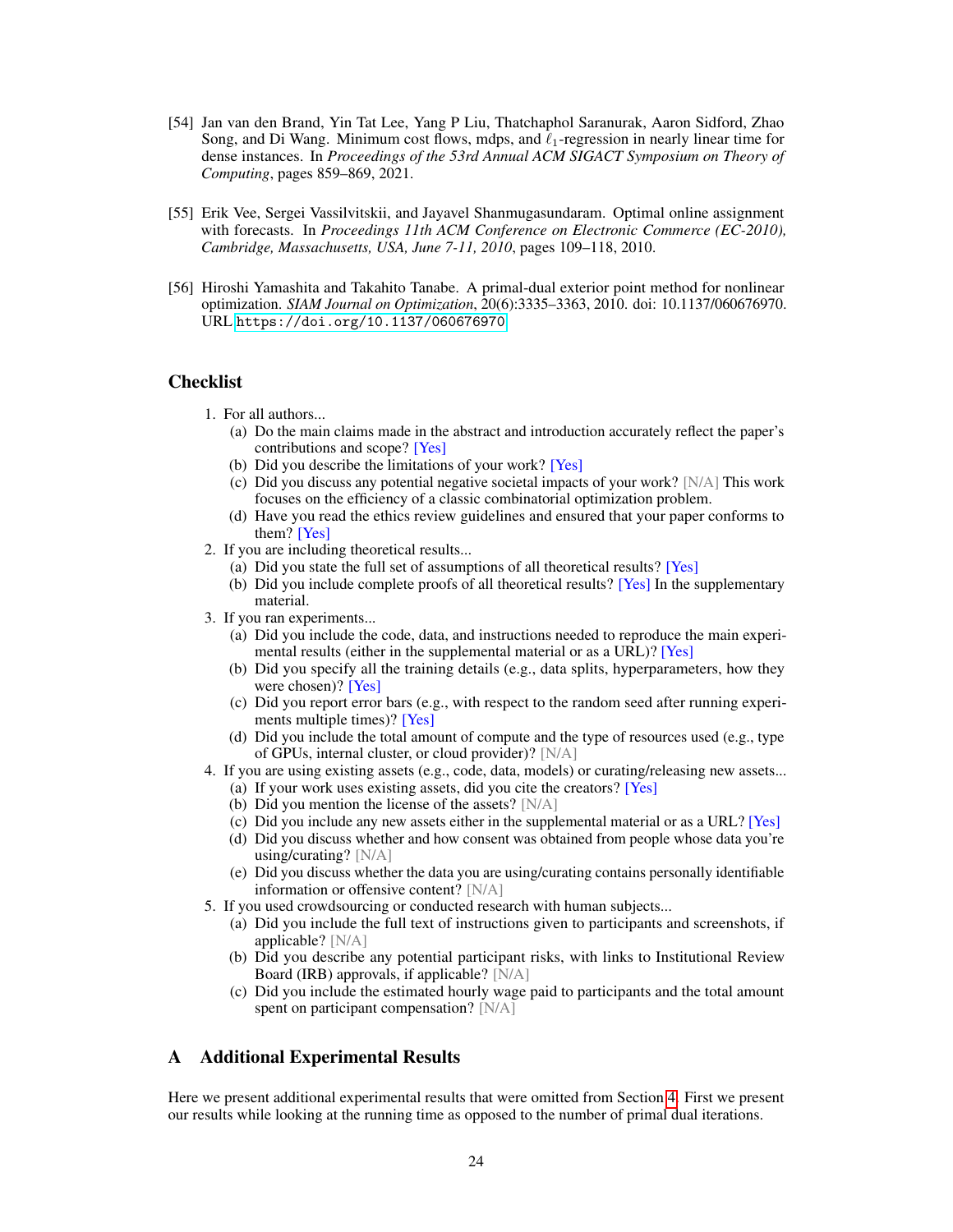### A.1 Running Time

Figure [5](#page-24-0) gives running time results for the batch setting, while Figure [6](#page-24-1) give the results for the online setting. Finally, Figure [7](#page-25-0) looks at the clustering derived instances for other values of  $k$ . We see similar performance improvements for Learned Duals against the standard Hungarian algorithm, showing that the impact of running Algorithm [1](#page-6-0) to make the predicted duals feasible is minimal.



<span id="page-24-0"></span>Figure 5: Running time results (in seconds) for the Batch setting. The left figure gives the iteration count for the type model (synthetic data) versus linearly increasing  $v$ , while the middle geometrically increases  $v$ . The right figure summarizes the results for clustering based instances (real data) in the batch setting.



<span id="page-24-1"></span>Figure 6: Running time results for the Online setting. The top left figure is for the type model (synthetic data). The rest, in order, are KDD and Covertype, Blog Feedback, Shuttle, and Skin. All use  $k = 500$ .